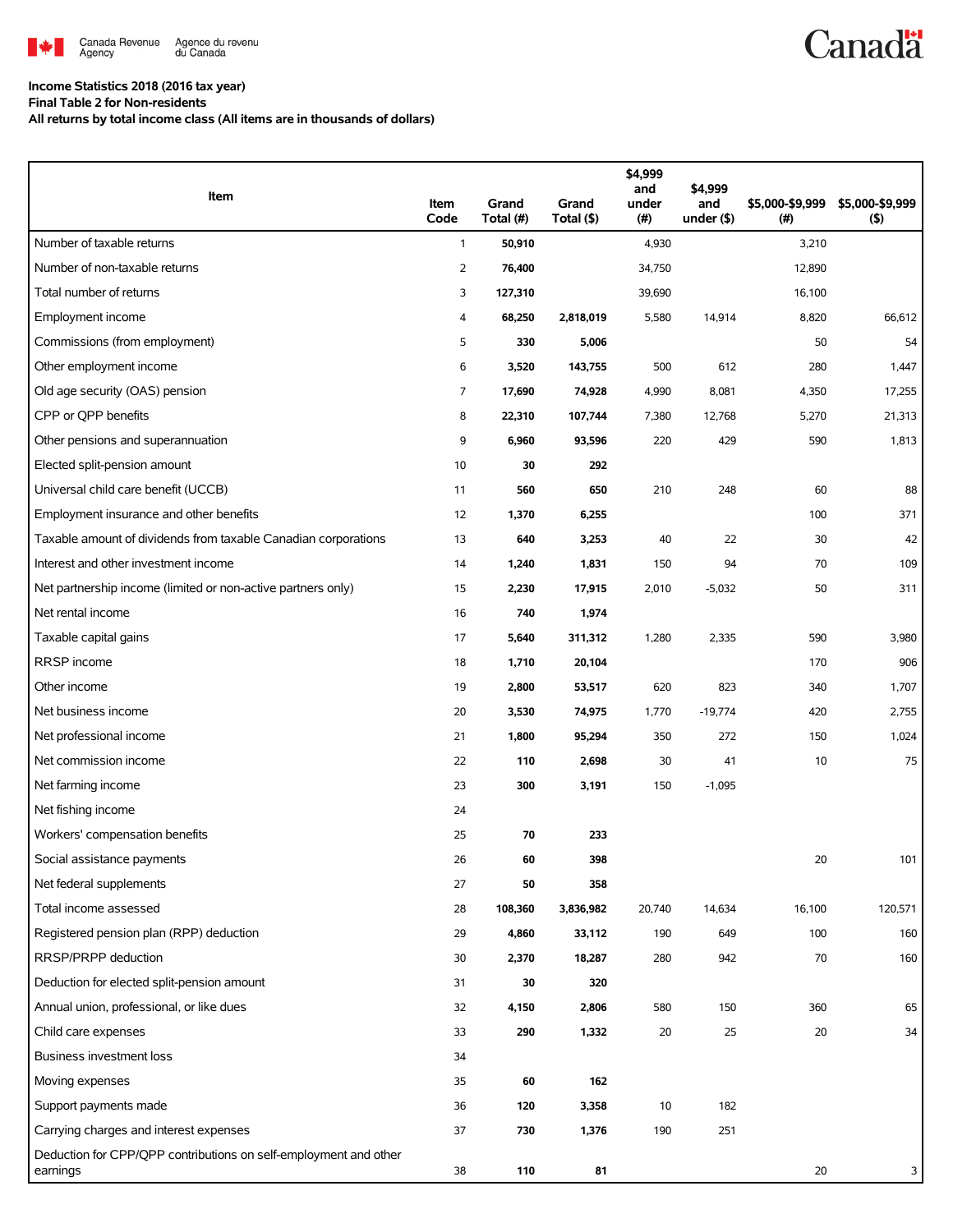

## **Income Statistics 2018 (2016 tax year)**

**Final Table 2 for Non-residents**

**All returns by total income class (All items are in thousands of dollars)**

| Item                                                                                          | Item<br>Code | Grand<br>Total (#) | Grand<br>Total (\$)      | \$4,999<br>and<br>under<br>(#) | \$4,999<br>and<br>under $($ \$) | \$5,000-\$9,999<br>(#) | \$5,000-\$9,999<br>(5) |
|-----------------------------------------------------------------------------------------------|--------------|--------------------|--------------------------|--------------------------------|---------------------------------|------------------------|------------------------|
| Deduction for provincial parental insurance plan (PPIP) premiums<br>on self-employment income | 39           |                    |                          |                                |                                 |                        |                        |
| Exploration and development expenses                                                          | 40           | 100                | 301                      |                                |                                 |                        |                        |
| Other employment expenses                                                                     | 41           | 450                | 2,023                    | 40                             | 94                              | 30                     | 38                     |
| Clergy residence deduction                                                                    | 42           | 40                 | 430                      |                                |                                 |                        |                        |
| Other deductions                                                                              | 43           | 2,000              | 164,773                  | 450                            | 2,650                           | 180                    | 912                    |
| Total deductions before adjustments                                                           | 44           | 11,480             | 228,662                  | 1,750                          | 5,188                           | 740                    | 1,624                  |
| Social benefits repayment                                                                     | 45           | 20                 | 37                       |                                |                                 |                        |                        |
| Net income                                                                                    | 46           | 104,520            | 3,641,780                | 17,350                         | 41,952                          | 15,970                 | 119,176                |
| Canadian Forces personnel and police deduction                                                | 47           | 20                 | 364                      |                                |                                 |                        |                        |
| Security options deductions                                                                   | 48           | 370                | 39,269                   |                                |                                 | 10                     | 43                     |
| Other payments deduction                                                                      | 49           | 170                | 989                      |                                |                                 | 20                     | 134                    |
| Non-capital losses of other years                                                             | 50           | 490                | 6,508                    | 240                            | 637                             | 100                    | 556                    |
| Net capital losses of other years                                                             | 51           | 340                | 2,567                    |                                |                                 | 30                     | 119                    |
| Capital gains deduction                                                                       | 52           |                    |                          |                                |                                 |                        |                        |
| Northern residents deductions                                                                 | 53           | 30                 | 71                       |                                |                                 |                        |                        |
| <b>Additional deductions</b>                                                                  | 54           | 24,330             | 320,135                  | 7,190                          | 25,475                          | 6,170                  | 45,436                 |
| Farming/fishing losses of prior years                                                         | 55           | 20                 | 76                       |                                |                                 |                        |                        |
| Total deductions from net income                                                              | 56           | 25,710             | 370,110                  | 7,550                          | 26,835                          | 6,330                  | 46,304                 |
| Taxable income assessed                                                                       | 57           | 85,320             | 3,282,790                | 10,890                         | 23,491                          | 10,370                 | 74,436                 |
| Basic personal amount                                                                         | 58           | 79,800             | 913,735                  | 13,100                         | 149,366                         | 13,060                 | 149,595                |
| Age amount                                                                                    | 59           | 21,920             | 152,148                  | 7,730                          | 54,785                          | 5,020                  | 35,545                 |
| Spouse or common-law partner amount                                                           | 60           | 36,630             | 407,123                  | 1,870                          | 19,584                          | 4,190                  | 45,683                 |
| Amount for an eligible dependant                                                              | 61           | 4,090              | 46,897                   | 260                            | 2,909                           | 780                    | 8,907                  |
| Family caregiver amount for children under 18 years of age                                    | 62           | 150                | 533                      |                                |                                 | 10                     | 42                     |
| Amount for infirm dependants age 18 or older                                                  | 63           | 30                 | 209                      |                                |                                 |                        |                        |
| CPP or QPP contributions through employment                                                   | 64           | 57,920             | 54,462                   | 3,370                          | 796                             | 7,990                  | 2,580                  |
| CPP or QPP contributions on self-employment and other earnings                                | 65           | 110                | 81                       |                                |                                 | 20                     | 3                      |
| Employment insurance premiums                                                                 | 66           | 57,210             | 21,815                   | 2,820                          | 207                             | 7,920                  | 1,134                  |
| PPIP premiums paid                                                                            | 67           | 40                 | 6                        |                                |                                 |                        |                        |
| PPIP premiums payable on employment income                                                    | 68           | 20                 | $\overline{\phantom{a}}$ |                                |                                 |                        |                        |
| PPIP premiums payable on self-employment income                                               | 69           |                    |                          |                                |                                 |                        |                        |
| Volunteer firefighters' amount/search and rescue volunteers' amount                           | 70           |                    |                          |                                |                                 |                        |                        |
| Canada employment amount                                                                      | 71           | 53,270             | 61,253                   | 3,240                          | 3,535                           | 7,090                  | 8,197                  |
| Public transit amount                                                                         | 72           | 1,010              | 602                      | 110                            | 33                              | 130                    | 59                     |
| Children's arts amount                                                                        | 73           | 250                | 94                       |                                |                                 |                        |                        |
| Home accessibility expenses                                                                   | 74           |                    |                          |                                |                                 |                        |                        |
| Home buyers' amount                                                                           | 75           | 20                 | 66                       |                                |                                 |                        |                        |
| Pension income amount                                                                         | 76           | 7,170              | 13,323                   | 250                            | 358                             | 610                    | 963                    |

**Canadä**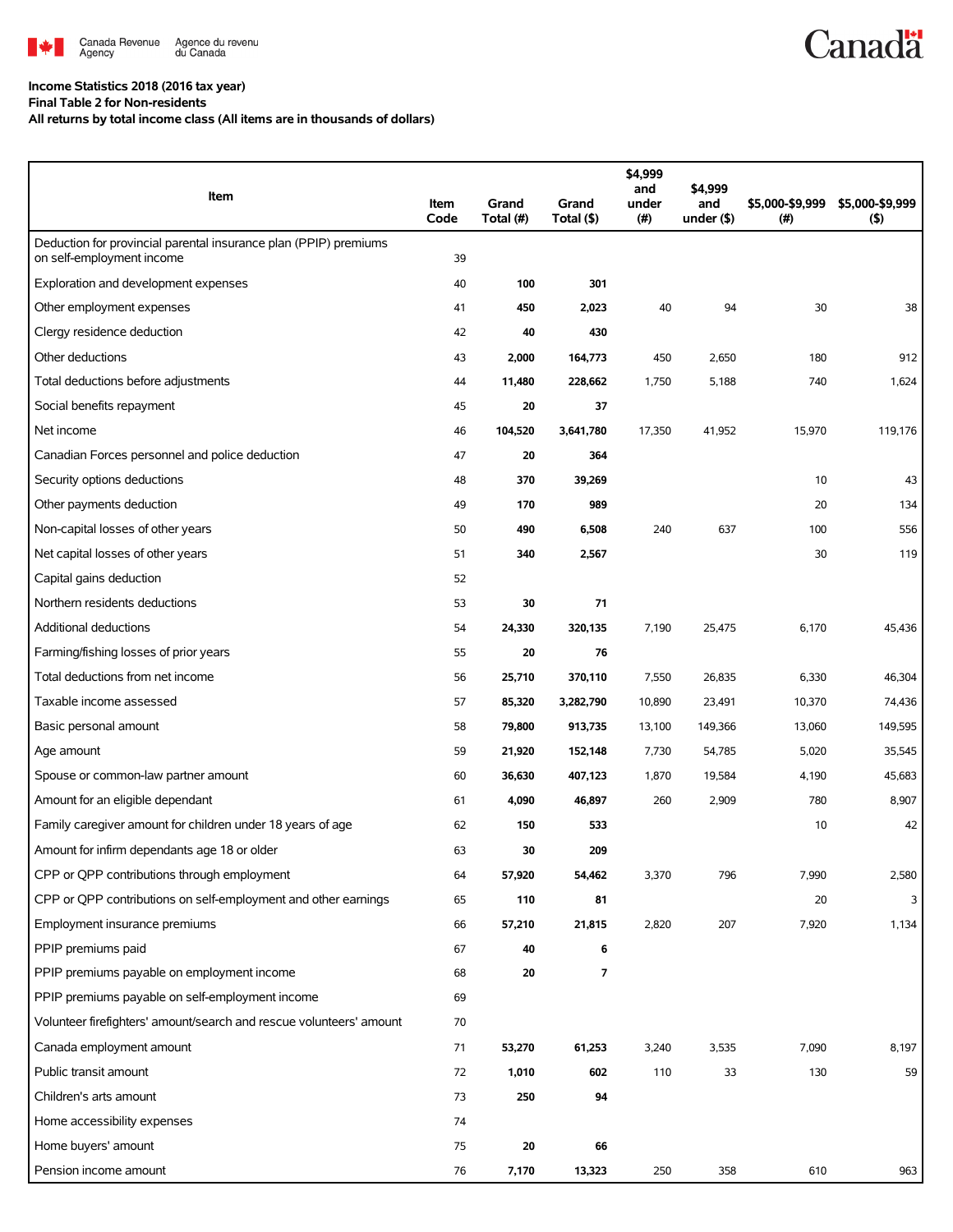

## **Income Statistics 2018 (2016 tax year)**

**Final Table 2 for Non-residents**

**All returns by total income class (All items are in thousands of dollars)**

|                                                                   |              |                    |                     | \$4,999<br>and | \$4,999              |                         |                        |
|-------------------------------------------------------------------|--------------|--------------------|---------------------|----------------|----------------------|-------------------------|------------------------|
| <b>Item</b>                                                       | Item<br>Code | Grand<br>Total (#) | Grand<br>Total (\$) | under<br>(#)   | and<br>under $($ \$) | \$5,000-\$9,999<br>(# ) | \$5,000-\$9,999<br>(5) |
| Caregiver amount                                                  | 77           | 50                 | 337                 |                |                      |                         |                        |
| Disability amount                                                 | 78           | 310                | 2,507               | 80             | 608                  | 30                      | 272                    |
| Disability amount transferred from a dependant                    | 79           | 30                 | 250                 |                |                      |                         |                        |
| Interest paid on student loans                                    | 80           | 370                | 298                 | 100            | 80                   | 20                      | 22                     |
| Tuition, education, and textbook amounts                          | 81           | 1,660              | 16,057              |                |                      | 170                     | 1.002                  |
| Tuition, education, and textbook amounts transferred from a child | 82           | 180                | 922                 |                |                      |                         |                        |
| Amounts transferred from spouse or common-law partner             | 83           | 1,740              | 11,130              | 410            | 2,775                | 360                     | 2,346                  |
| Medical expenses                                                  | 84           | 1,540              | 6,965               | 170            | 270                  | 140                     | 334                    |
| Total tax credits on personal amounts                             | 85           | 89,090             | 256,631             | 14,590         | 35,381               | 14,300                  | 38,512                 |
| Allowable charitable donations and government gifts               | 86           | 3,170              | 7,077               | 150            | 86                   | 140                     | 114                    |
| Eligible cultural and ecological gifts                            | 87           |                    |                     |                |                      |                         |                        |
| Total tax credit on donations and gifts                           | 88           | 3,090              | 2,135               | 150            | 23                   | 140                     | 32                     |
| Total federal non-refundable tax credits                          | 89           | 90,090             | 258,765             | 14,670         | 35,403               | 14,360                  | 38,543                 |
| Federal dividend tax credit                                       | 90           | 630                | 392                 |                |                      |                         |                        |
| Minimum tax carryover                                             | 91           | 30                 | 230                 |                |                      |                         |                        |
| Basic federal tax                                                 | 92           | 44,180             | 568,866             | 4,950          | 6,645                | 3,170                   | 4,430                  |
| Federal foreign tax credit                                        | 93           | 930                | 6,410               |                |                      |                         |                        |
| Federal political contribution tax credit                         | 94           | 30                 | 10                  |                |                      |                         |                        |
| Investment tax credit                                             | 95           |                    |                     |                |                      |                         |                        |
| Labour-sponsored funds tax credit (federally registered)          | 96           |                    |                     |                |                      |                         |                        |
| Labour-sponsored funds tax credit (provincially registered)       | 97           |                    |                     |                |                      |                         |                        |
| Alternative minimum tax payable                                   | 98           | 20                 | 115                 |                |                      |                         |                        |
| Net federal tax                                                   | 99           | 43,920             | 622,040             | 4,910          | 2,837                | 3.160                   | 3,404                  |
| CPP contributions on self-employment                              | 100          | 110                | 162                 |                |                      | 20                      | 6                      |
| Social Benefits repayment                                         | 101          | 20                 | 37                  |                |                      |                         |                        |
| Working income tax benefit (WITB)                                 | 102          | 80                 | 64                  |                |                      | 20                      | 18                     |
| Children's fitness tax credit                                     | 103          | 410                | 41                  |                |                      |                         |                        |
| Eligible educator school supply tax credit                        | 104          |                    |                     |                |                      |                         |                        |
| Net provincial or territorial tax                                 | 105          | 28,040             | 203,837             | 1,270          | 174                  | 1,180                   | 531                    |
| Total tax payable                                                 | 106          | 50,910             | 826,077             | 4,930          | 3,011                | 3,210                   | 3,941                  |

**Canadä**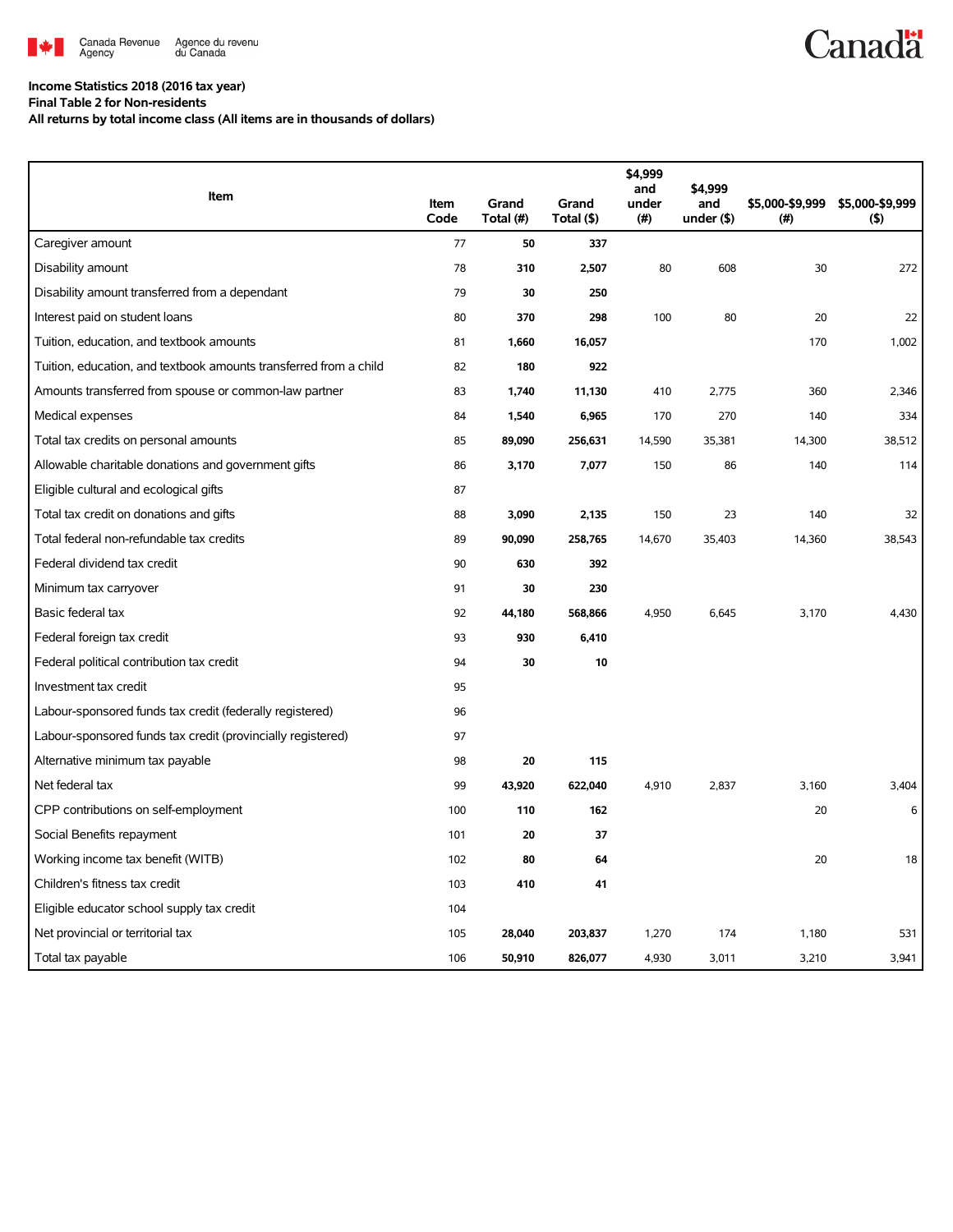| Item                                                                                             | Item<br>Code   | \$10,000-\$14,999<br>(#) | (5)     | \$10,000-\$14,999 \$15,000-\$19,999 \$15,000-\$19,999<br>$($ #) | (5)            | \$20,000-\$24,999<br>(# ) | \$20,000-\$24,999<br>(5) |
|--------------------------------------------------------------------------------------------------|----------------|--------------------------|---------|-----------------------------------------------------------------|----------------|---------------------------|--------------------------|
| Number of taxable returns                                                                        | $\mathbf{1}$   | 4,050                    |         | 4,300                                                           |                | 8,760                     |                          |
| Number of non-taxable returns                                                                    | $\overline{2}$ | 12,060                   |         | 10,480                                                          |                | 4,300                     |                          |
| Total number of returns                                                                          | 3              | 16,110                   |         | 14,780                                                          |                | 13,060                    |                          |
| Employment income                                                                                | 4              | 11,370                   | 140,699 | 11,900                                                          | 205,265        | 11,100                    | 246,021                  |
| Commissions (from employment)                                                                    | 5              | 50                       | 224     | 50                                                              | 232            | 40                        | 97                       |
| Other employment income                                                                          | 6              | 300                      | 2,421   | 210                                                             | 2,157          | 240                       | 2,797                    |
| Old age security (OAS) pension                                                                   | $\overline{7}$ | 3,100                    | 17,012  | 1,840                                                           | 11,067         | 1,020                     | 6,328                    |
| CPP or QPP benefits                                                                              | 8              | 3,530                    | 22,332  | 2,030                                                           | 16,720         | 1,200                     | 9,680                    |
| Other pensions and superannuation                                                                | 9              | 1,000                    | 4,079   | 1,200                                                           | 6,950          | 1,090                     | 9,839                    |
| Elected split-pension amount                                                                     | 10             |                          |         |                                                                 |                |                           |                          |
| Universal child care benefit (UCCB)                                                              | 11             | 40                       | 46      | 30                                                              | 30             | 30                        | 31                       |
| Employment insurance and other<br>benefits                                                       | 12             | 210                      | 708     | 310                                                             | 1,057          | 290                       | 1,278                    |
| Taxable amount of dividends from<br>taxable Canadian corporations                                | 13             | 20                       | 52      |                                                                 |                | 20                        | 85                       |
| Interest and other investment income                                                             | 14             | 50                       | 64      | 30                                                              | 68             | 40                        | 28                       |
| Net partnership income (limited or<br>non-active partners only)                                  | 15             | 20                       | 181     | 20                                                              | 282            | 10                        | 223                      |
| Net rental income                                                                                | 16             |                          |         |                                                                 |                |                           |                          |
| Taxable capital gains                                                                            | 17             | 380                      | 4,288   | 330                                                             | 5,198          | 310                       | 6,149                    |
| RRSP income                                                                                      | 18             | 240                      | 1,861   | 180                                                             | 1,580          | 180                       | 2,081                    |
| Other income                                                                                     | 19             | 270                      | 1,996   | 200                                                             | 1,871          | 180                       | 2,135                    |
| Net business income                                                                              | 20             | 260                      | 2,633   | 170                                                             | 2,455          | 130                       | 2,597                    |
| Net professional income                                                                          | 21             | 130                      | 1,387   | 120                                                             | 1,862          | 130                       | 2,569                    |
| Net commission income                                                                            | 22             | 20                       | 166     |                                                                 |                |                           |                          |
| Net farming income                                                                               | 23             |                          |         |                                                                 |                |                           |                          |
| Net fishing income                                                                               | 24             |                          |         |                                                                 |                |                           |                          |
| Workers' compensation benefits                                                                   | 25             |                          |         | 20                                                              | 36             | 20                        | 35                       |
| Social assistance payments                                                                       | 26             | 20                       | 152     |                                                                 |                |                           |                          |
| Net federal supplements                                                                          | 27             | 20                       | 110     | 20                                                              | 89             |                           |                          |
| Total income assessed                                                                            | 28             | 16,110                   | 200,851 | 14,780                                                          | 257,597        | 13,060                    | 292,450                  |
| Registered pension plan (RPP)<br>deduction                                                       | 29             | 180                      | 251     | 180                                                             | 223            | 160                       | 321                      |
| RRSP/PRPP deduction                                                                              | 30             | 70                       | 203     | 60                                                              | 283            | 70                        | 252                      |
| Deduction for elected split-pension<br>amount                                                    | 31             |                          |         |                                                                 |                |                           |                          |
| Annual union, professional, or like<br>dues                                                      | 32             | 370                      | 88      | 350                                                             | 92             | 300                       | 91                       |
| Child care expenses                                                                              | 33             | 20                       | 53      | 10                                                              | 43             | 20                        | 52                       |
| Business investment loss                                                                         | 34             |                          |         |                                                                 |                |                           |                          |
| Moving expenses                                                                                  | 35             |                          |         |                                                                 |                |                           |                          |
| Support payments made                                                                            | 36             |                          |         |                                                                 |                |                           |                          |
| Carrying charges and interest<br>expenses                                                        | 37             |                          |         |                                                                 |                |                           |                          |
| Deduction for CPP/QPP contributions<br>on self-employment and other earnings                     | 38             | 20                       | 5       | 10                                                              | $\overline{7}$ |                           |                          |
| Deduction for provincial parental<br>insurance plan (PPIP) premiums on<br>self-employment income | 39             |                          |         |                                                                 |                |                           |                          |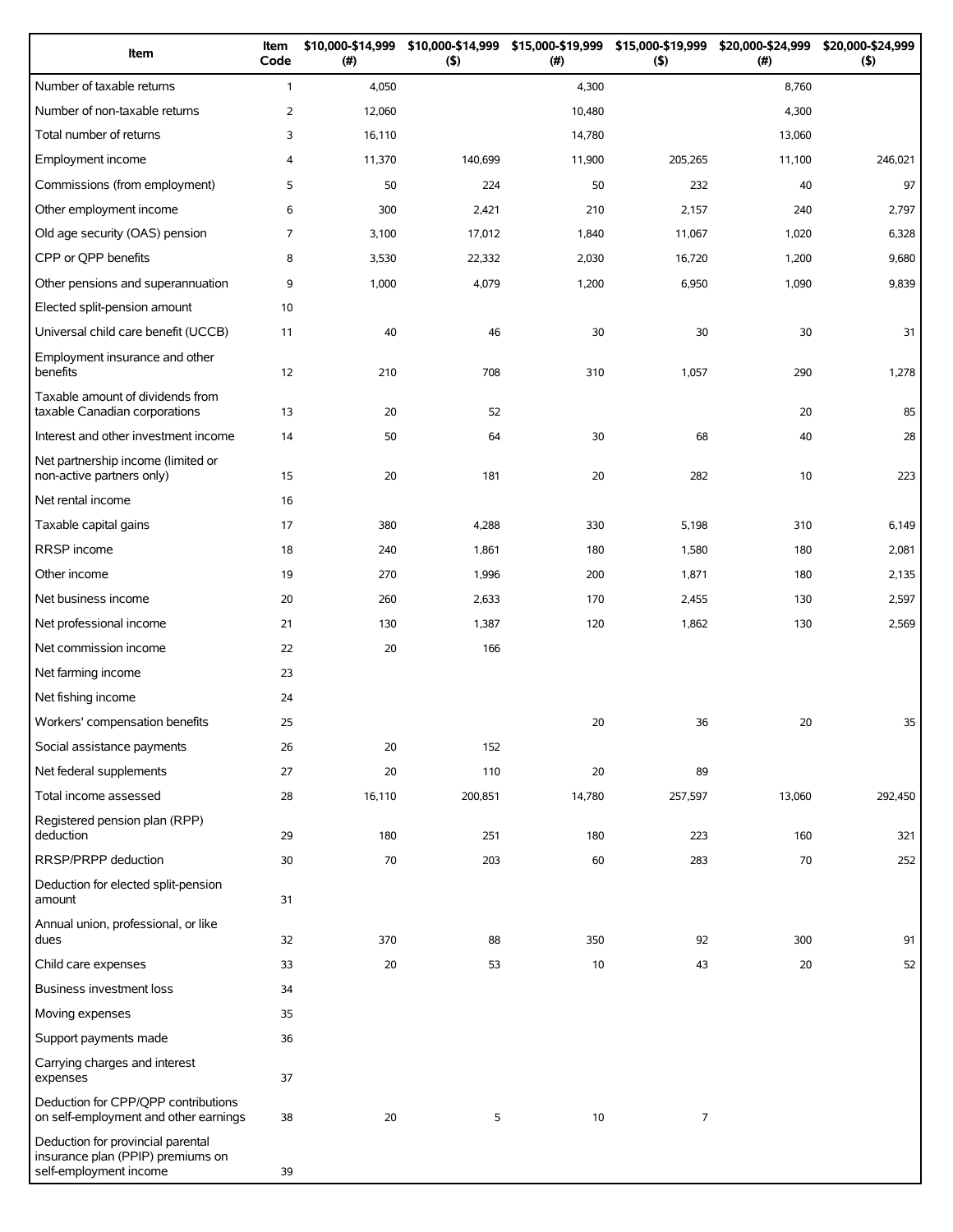| Item                                                                   | Item<br>Code | \$10,000-\$14,999<br>(# ) | \$10,000-\$14,999<br>(5) | \$15,000-\$19,999<br>$(\#)$ | \$15,000-\$19,999<br>(5) | \$20,000-\$24,999<br>(#) | \$20,000-\$24,999<br>(5) |
|------------------------------------------------------------------------|--------------|---------------------------|--------------------------|-----------------------------|--------------------------|--------------------------|--------------------------|
| Exploration and development<br>expenses                                | 40           |                           |                          |                             |                          |                          |                          |
| Other employment expenses                                              | 41           | 40                        | 104                      | 30                          | 93                       |                          |                          |
| Clergy residence deduction                                             | 42           |                           |                          |                             |                          |                          |                          |
| Other deductions                                                       | 43           |                           |                          |                             |                          | 90                       | 748                      |
| Total deductions before adjustments                                    | 44           | 760                       | 1,472                    | 680                         | 1,465                    | 630                      | 1,653                    |
| Social benefits repayment                                              | 45           |                           |                          |                             |                          |                          |                          |
| Net income                                                             | 46           | 16,060                    | 199,426                  | 14,750                      | 256,257                  | 13,040                   | 290,848                  |
| Canadian Forces personnel and<br>police deduction                      | 47           |                           |                          |                             |                          |                          |                          |
| Security options deductions                                            | 48           | 20                        | 88                       | 10                          | 78                       | 20                       | 142                      |
| Other payments deduction                                               | 49           | 40                        | 265                      | 40                          | 203                      | 30                       | 129                      |
| Non-capital losses of other years                                      | 50           | 30                        | 172                      |                             |                          | 20                       | 146                      |
| Net capital losses of other years                                      | 51           | 20                        | 131                      | 10                          | 51                       | 20                       | 145                      |
| Capital gains deduction                                                | 52           |                           |                          |                             |                          |                          |                          |
| Northern residents deductions                                          | 53           |                           |                          |                             |                          |                          |                          |
| Additional deductions                                                  | 54           | 5,940                     | 70,941                   | 2,140                       | 29,308                   | 750                      | 9,876                    |
| Farming/fishing losses of prior years                                  | 55           |                           |                          |                             |                          |                          |                          |
| Total deductions from net income                                       | 56           | 6,050                     | 71,630                   | 2,210                       | 29,735                   | 820                      | 10,468                   |
| Taxable income assessed                                                | 57           | 11,020                    | 128,250                  | 13,640                      | 226,640                  | 12,890                   | 280,418                  |
| Basic personal amount                                                  | 58           | 13,590                    | 155,738                  | 13,000                      | 149,110                  | 11,550                   | 132,406                  |
| Age amount                                                             | 59           | 3,340                     | 23,648                   | 2,000                       | 14,072                   | 1,150                    | 8,077                    |
| Spouse or common-law partner<br>amount                                 | 60           | 6,810                     | 75,808                   | 8,310                       | 93,866                   | 8,350                    | 94,795                   |
| Amount for an eligible dependant                                       | 61           | 790                       | 9,023                    | 980                         | 11,267                   | 850                      | 9,755                    |
| Family caregiver amount for children<br>under 18 years of age          | 62           | 10                        | 59                       | 30                          | 95                       | 20                       | 38                       |
| Amount for infirm dependants age 18<br>or older                        | 63           |                           |                          |                             |                          |                          |                          |
| CPP or QPP contributions through<br>employment                         | 64           | 10,520                    | 5,762                    | 11,170                      | 8,648                    | 10,550                   | 10,524                   |
| CPP or OPP contributions on<br>self-employment and other earnings      | 65           | 20                        | 5                        | 10                          | $\overline{7}$           |                          |                          |
| Employment insurance premiums                                          | 66           | 10,520                    | 2,450                    | 11,160                      | 3,608                    | 10,520                   | 4,369                    |
| PPIP premiums paid                                                     | 67           |                           |                          |                             |                          |                          |                          |
| PPIP premiums payable on<br>employment income                          | 68           |                           |                          |                             |                          |                          |                          |
| PPIP premiums payable on<br>self-employment income                     | 69           |                           |                          |                             |                          |                          |                          |
| Volunteer firefighters' amount/search<br>and rescue volunteers' amount | 70           |                           |                          |                             |                          |                          |                          |
| Canada employment amount                                               | 71           | 9,690                     | 11,220                   | 10,780                      | 12,483                   | 10,270                   | 11,870                   |
| Public transit amount                                                  | 72           | 160                       | 84                       | 120                         | 73                       | 90                       | 58                       |
| Children's arts amount                                                 | 73           |                           |                          |                             |                          |                          |                          |
| Home accessibility expenses                                            | 74           |                           |                          |                             |                          |                          |                          |
| Home buyers' amount                                                    | 75           |                           |                          |                             |                          |                          |                          |
| Pension income amount                                                  | 76           | 1,020                     | 1,700                    | 1,230                       | 2,239                    | 1,110                    | 2,200                    |
| Caregiver amount                                                       | 77           |                           |                          |                             |                          |                          |                          |
| Disability amount                                                      | 78           | 50                        | 384                      |                             |                          |                          |                          |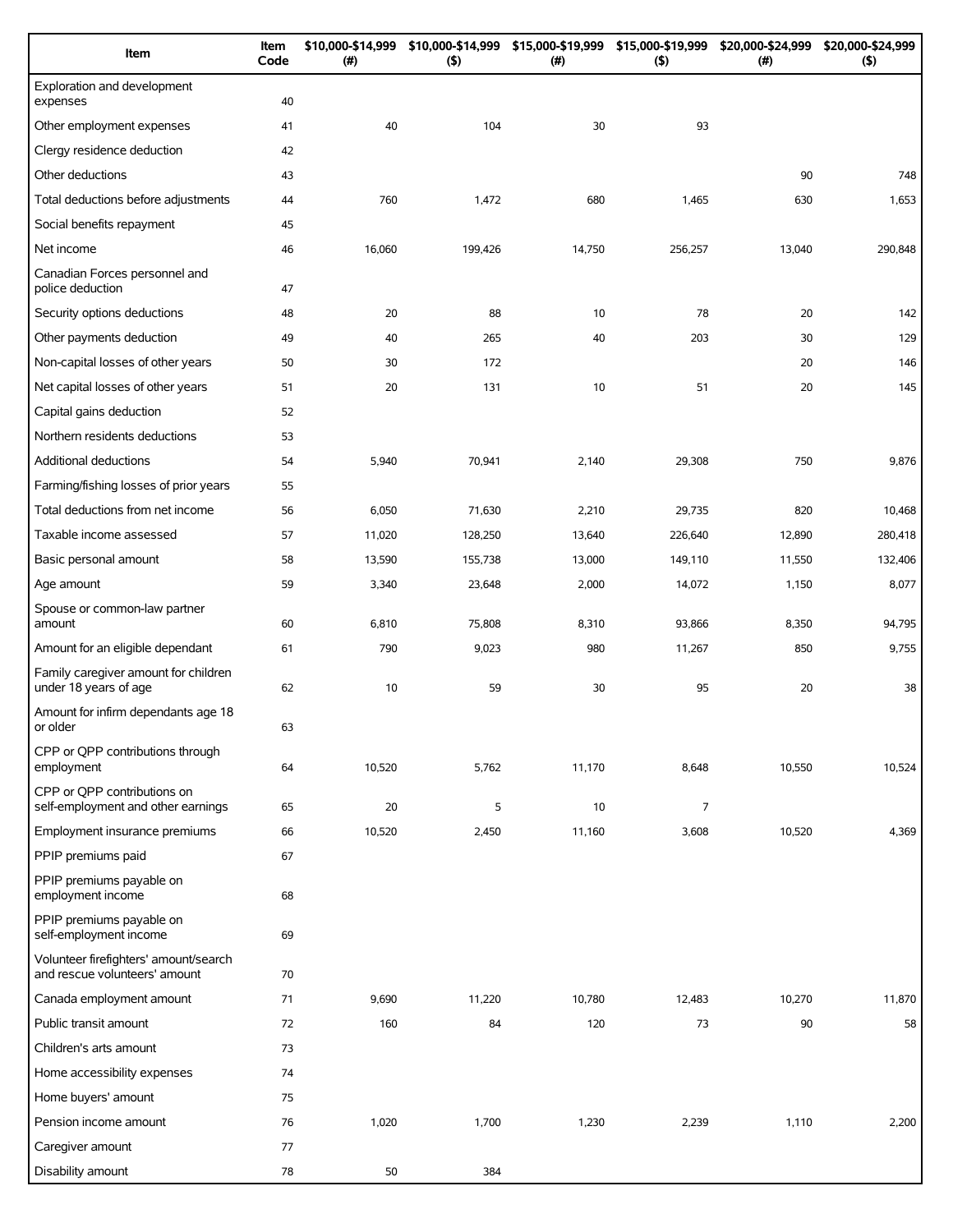| Item                                                                 | Item<br>Code | \$10,000-\$14,999<br>(#) | \$10,000-\$14,999<br>(5) | \$15,000-\$19,999<br>(# ) | \$15,000-\$19,999<br>(5) | \$20,000-\$24,999<br>(#) | \$20,000-\$24,999<br>(5) |
|----------------------------------------------------------------------|--------------|--------------------------|--------------------------|---------------------------|--------------------------|--------------------------|--------------------------|
| Disability amount transferred from a<br>dependant                    | 79           |                          |                          |                           |                          |                          |                          |
| Interest paid on student loans                                       | 80           |                          |                          | 20                        | 17                       | 20                       | 13                       |
| Tuition, education, and textbook<br>amounts                          | 81           | 190                      | 1,112                    | 170                       | 908                      | 140                      | 1,403                    |
| Tuition, education, and textbook<br>amounts transferred from a child | 82           |                          |                          |                           |                          |                          |                          |
| Amounts transferred from spouse or<br>common-law partner             | 83           | 280                      | 1,756                    | 180                       | 1,148                    | 130                      | 827                      |
| Medical expenses                                                     | 84           | 130                      | 410                      | 130                       | 522                      | 140                      | 548                      |
| Total tax credits on personal amounts                                | 85           | 14,740                   | 43,389                   | 13,640                    | 44,758                   | 12,050                   | 41,580                   |
| Allowable charitable donations and<br>government gifts               | 86           | 140                      | 110                      | 160                       | 119                      | 180                      | 130                      |
| Eligible cultural and ecological gifts                               | 87           |                          |                          |                           |                          |                          |                          |
| Total tax credit on donations and gifts                              | 88           | 130                      | 31                       | 150                       | 33                       | 150                      | 36                       |
| Total federal non-refundable tax<br>credits                          | 89           | 14,800                   | 43,420                   | 13,700                    | 44,791                   | 12,110                   | 41,616                   |
| Federal dividend tax credit                                          | 90           |                          |                          |                           |                          | 20                       | 9                        |
| Minimum tax carryover                                                | 91           |                          |                          |                           |                          |                          |                          |
| Basic federal tax                                                    | 92           | 3,590                    | 5,180                    | 3,920                     | 5,903                    | 3,510                    | 6,817                    |
| Federal foreign tax credit                                           | 93           |                          |                          | 30                        | 37                       | 40                       | 33                       |
| Federal political contribution tax credit                            | 94           |                          |                          |                           |                          |                          |                          |
| Investment tax credit                                                | 95           |                          |                          |                           |                          |                          |                          |
| Labour-sponsored funds tax credit<br>(federally registered)          | 96           |                          |                          |                           |                          |                          |                          |
| Labour-sponsored funds tax credit<br>(provincially registered)       | 97           |                          |                          |                           |                          |                          |                          |
| Alternative minimum tax payable                                      | 98           |                          |                          |                           |                          |                          |                          |
| Net federal tax                                                      | 99           | 3,570                    | 4,814                    | 3,910                     | 6,009                    | 3,500                    | 7,331                    |
| CPP contributions on<br>self-employment                              | 100          | 20                       | 11                       | $10$                      | 14                       |                          |                          |
| Social Benefits repayment                                            | 101          |                          |                          |                           |                          |                          |                          |
| Working income tax benefit (WITB)                                    | 102          | $30\,$                   | 23                       | 20                        | $\overline{7}$           | 10                       | 8                        |
| Children's fitness tax credit                                        | 103          |                          |                          |                           |                          |                          |                          |
| Eligible educator school supply tax<br>credit                        | 104          |                          |                          |                           |                          |                          |                          |
| Net provincial or territorial tax                                    | 105          | 2,070                    | 1,103                    | 2,030                     | 1,358                    | 6,950                    | 2,299                    |
| Total tax payable                                                    | 106          | 4,050                    | 5,928                    | 4,300                     | 7,381                    | 8,760                    | 9,637                    |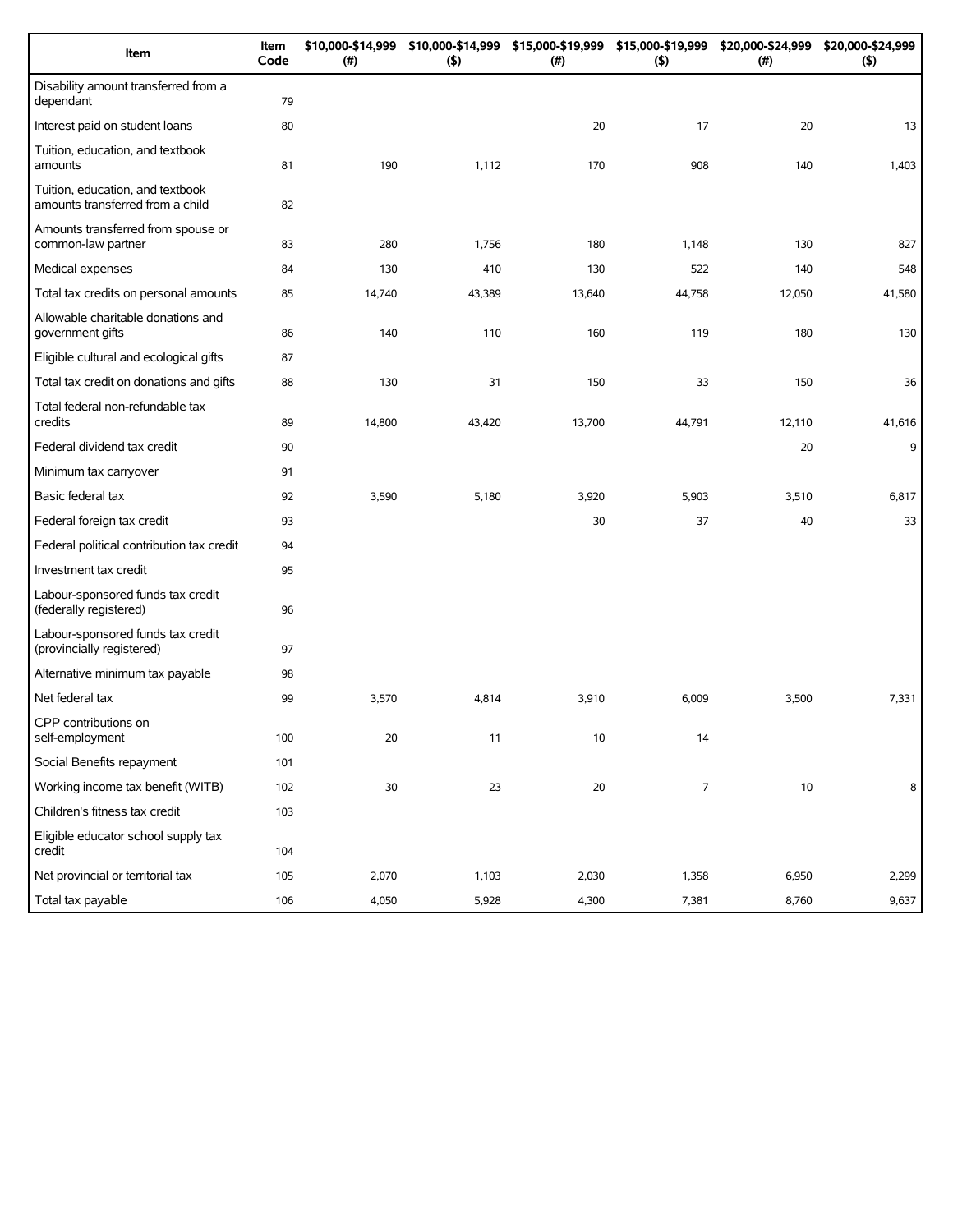| Item                                                                                             | Item<br>Code   | \$25,000-\$29,999<br>(#) | \$25,000-\$29,999<br>(5) | \$30,000-\$34,999<br>(# ) | \$30,000-\$34,999<br>(5) | \$35,000-\$39,999<br>(# ) | \$35,000-\$39,999<br>(5) |
|--------------------------------------------------------------------------------------------------|----------------|--------------------------|--------------------------|---------------------------|--------------------------|---------------------------|--------------------------|
| Number of taxable returns                                                                        | $\mathbf{1}$   | 6,100                    |                          | 3,260                     |                          | 2,020                     |                          |
| Number of non-taxable returns                                                                    | $\overline{2}$ | 580                      |                          | 230                       |                          | 130                       |                          |
| Total number of returns                                                                          | 3              | 6,670                    |                          | 3,490                     |                          | 2,150                     |                          |
| Employment income                                                                                | 4              | 5,270                    | 140,642                  | 2,370                     | 74,562                   | 1,290                     | 46,630                   |
| Commissions (from employment)                                                                    | 5              |                          |                          | 20                        | 100                      | 10                        | 115                      |
| Other employment income                                                                          | 6              | 210                      | 2,979                    | 170                       | 2,861                    | 150                       | 3,119                    |
| Old age security (OAS) pension                                                                   | $\overline{7}$ | 670                      | 4,176                    | 520                       | 3,285                    | 360                       | 2,273                    |
| CPP or QPP benefits                                                                              | 8              | 790                      | 6,583                    | 620                       | 5,301                    | 430                       | 3,769                    |
| Other pensions and superannuation                                                                | 9              | 740                      | 10,015                   | 600                       | 10,872                   | 430                       | 9,676                    |
| Elected split-pension amount                                                                     | 10             |                          |                          |                           |                          |                           |                          |
| Universal child care benefit (UCCB)                                                              | 11             | 20                       | 15                       | 10                        | 14                       | 10                        | 11                       |
| Employment insurance and other<br>benefits                                                       | 12             | 190                      | 978                      | 70                        | 490                      | 20                        | 145                      |
| Taxable amount of dividends from<br>taxable Canadian corporations                                | 13             |                          |                          | 20                        | 87                       | $10$                      | 121                      |
| Interest and other investment income                                                             | 14             |                          |                          | 30                        | 54                       |                           |                          |
| Net partnership income (limited or<br>non-active partners only)                                  | 15             |                          |                          |                           |                          |                           |                          |
| Net rental income                                                                                | 16             |                          |                          |                           |                          |                           |                          |
| Taxable capital gains                                                                            | 17             | 250                      | 6,205                    | 200                       | 5,623                    | 190                       | 6,199                    |
| RRSP income                                                                                      | 18             | 130                      | 1,855                    | 110                       | 1,501                    | 90                        | 1,628                    |
| Other income                                                                                     | 19             | 120                      | 1,359                    | 120                       | 1,775                    | 80                        | 1,078                    |
| Net business income                                                                              | 20             | 110                      | 2,411                    | 80                        | 2,179                    | 60                        | 1,664                    |
| Net professional income                                                                          | 21             | 130                      | 3,201                    | 120                       | 3,601                    | 100                       | 3,485                    |
| Net commission income                                                                            | 22             |                          |                          |                           |                          |                           |                          |
| Net farming income                                                                               | 23             | 10                       | 212                      |                           |                          |                           |                          |
| Net fishing income                                                                               | 24             |                          |                          |                           |                          |                           |                          |
| Workers' compensation benefits                                                                   | 25             | 20                       | 17                       |                           |                          |                           |                          |
| Social assistance payments                                                                       | 26             |                          |                          |                           |                          |                           |                          |
| Net federal supplements                                                                          | 27             |                          |                          |                           |                          |                           |                          |
| Total income assessed                                                                            | 28             | 6,670                    | 181,141                  | 3,490                     | 112,657                  | 2,150                     | 80,402                   |
| Registered pension plan (RPP)<br>deduction                                                       | 29             | 170                      | 353                      | 140                       | 334                      | 140                       | 381                      |
| RRSP/PRPP deduction                                                                              | 30             | 60                       | 360                      | 70                        | 263                      | 80                        | 222                      |
| Deduction for elected split-pension<br>amount                                                    | 31             |                          |                          |                           |                          |                           |                          |
| Annual union, professional, or like<br>dues                                                      | 32             | 220                      | 84                       | 160                       | 76                       | 120                       | 72                       |
| Child care expenses                                                                              | 33             | 10                       | 71                       | 10                        | 52                       |                           |                          |
| Business investment loss                                                                         | 34             |                          |                          |                           |                          |                           |                          |
| Moving expenses                                                                                  | 35             |                          |                          |                           |                          |                           |                          |
| Support payments made                                                                            | 36             |                          |                          |                           |                          |                           |                          |
| Carrying charges and interest<br>expenses                                                        | 37             |                          |                          |                           |                          |                           |                          |
| Deduction for CPP/QPP contributions<br>on self-employment and other earnings                     | 38             |                          |                          |                           |                          |                           |                          |
| Deduction for provincial parental<br>insurance plan (PPIP) premiums on<br>self-employment income | 39             |                          |                          |                           |                          |                           |                          |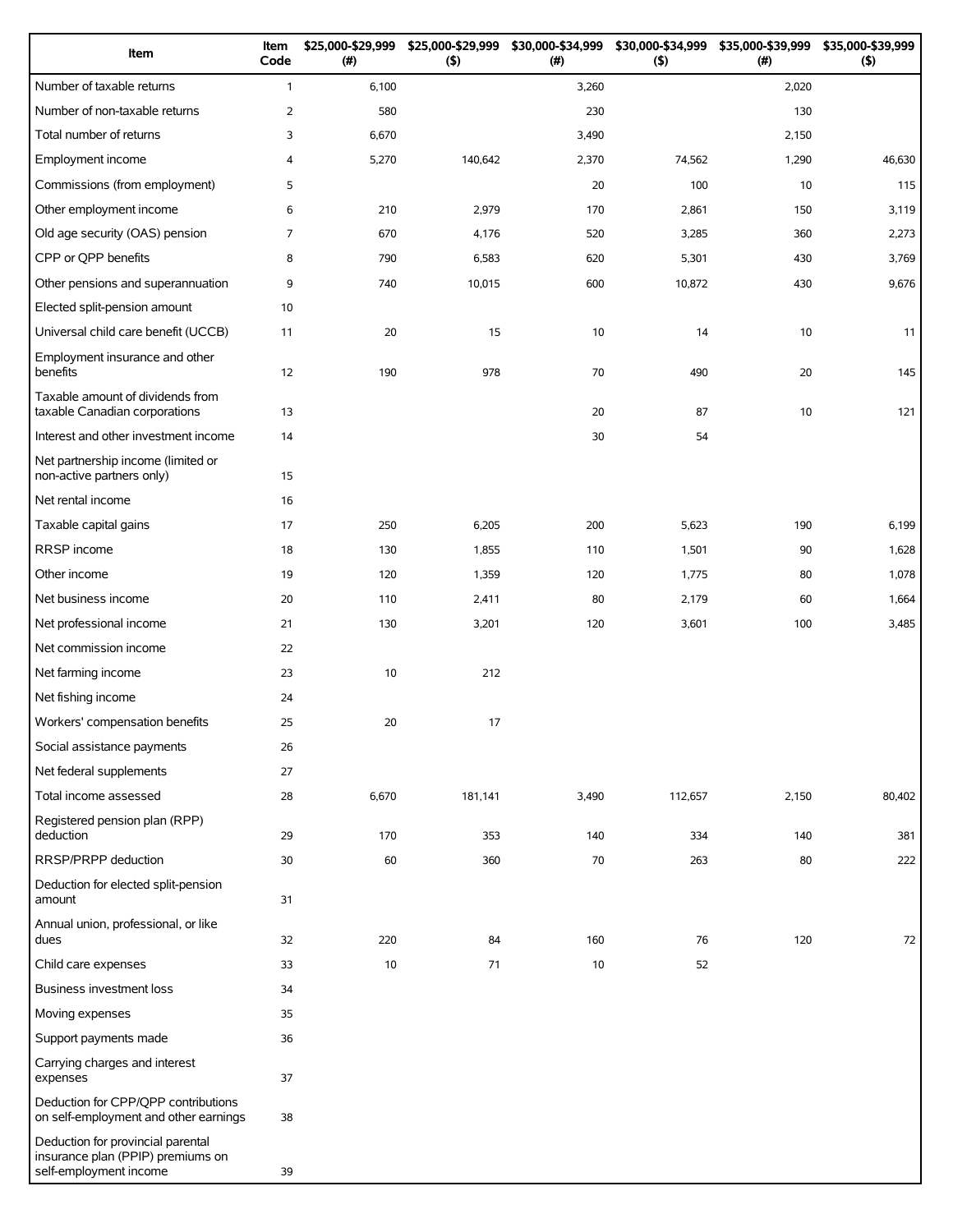| Item                                                                   | Item<br>Code | \$25,000-\$29,999<br>(# ) | \$25,000-\$29,999<br>(5) | \$30,000-\$34,999<br>(#) | \$30,000-\$34,999<br>(5) | \$35,000-\$39,999<br>$(\#)$ | \$35,000-\$39,999<br>(5) |
|------------------------------------------------------------------------|--------------|---------------------------|--------------------------|--------------------------|--------------------------|-----------------------------|--------------------------|
| Exploration and development<br>expenses                                | 40           |                           |                          |                          |                          |                             |                          |
| Other employment expenses                                              | 41           | 30                        | 122                      | 20                       | 54                       | 20                          | 54                       |
| Clergy residence deduction                                             | 42           |                           |                          |                          |                          |                             |                          |
| Other deductions                                                       | 43           |                           |                          | 50                       | 878                      | 50                          | 794                      |
| Total deductions before adjustments                                    | 44           | 500                       | 1,943                    | 410                      | 1,752                    | 350                         | 1,662                    |
| Social benefits repayment                                              | 45           |                           |                          |                          |                          |                             |                          |
| Net income                                                             | 46           | 6,650                     | 179,269                  | 3,470                    | 110,908                  | 2,140                       | 78,740                   |
| Canadian Forces personnel and<br>police deduction                      | 47           |                           |                          |                          |                          |                             |                          |
| Security options deductions                                            | 48           |                           |                          | 20                       | 153                      | 10                          | 171                      |
| Other payments deduction                                               | 49           | 20                        | 66                       |                          |                          |                             |                          |
| Non-capital losses of other years                                      | 50           | 10                        | 111                      |                          |                          | 10                          | 108                      |
| Net capital losses of other years                                      | 51           | 10                        | 108                      | 10                       | 44                       |                             |                          |
| Capital gains deduction                                                | 52           |                           |                          |                          |                          |                             |                          |
| Northern residents deductions                                          | 53           |                           |                          |                          |                          |                             |                          |
| Additional deductions                                                  | 54           | 480                       | 7,496                    | 340                      | 6,289                    | 220                         | 4,690                    |
| Farming/fishing losses of prior years                                  | 55           |                           |                          |                          |                          |                             |                          |
| Total deductions from net income                                       | 56           | 540                       | 7,884                    | 380                      | 6,609                    | 270                         | 5,061                    |
| Taxable income assessed                                                | 57           | 6,520                     | 171,385                  | 3,370                    | 104,301                  | 2,080                       | 73,942                   |
| Basic personal amount                                                  | 58           | 5,460                     | 62,552                   | 2,450                    | 28,103                   | 1,290                       | 14,726                   |
| Age amount                                                             | 59           | 750                       | 5,201                    | 570                      | 3,906                    | 410                         | 2,656                    |
| Spouse or common-law partner<br>amount                                 | 60           | 3,690                     | 41,781                   | 1,320                    | 14,623                   | 530                         | 5,661                    |
| Amount for an eligible dependant                                       | 61           | 320                       | 3,660                    | 50                       | 615                      | 10                          | 157                      |
| Family caregiver amount for children<br>under 18 years of age          | 62           |                           |                          | 20                       | 47                       |                             |                          |
| Amount for infirm dependants age 18<br>or older                        | 63           |                           |                          |                          |                          |                             |                          |
| CPP or QPP contributions through<br>employment                         | 64           | 4,800                     | 5,770                    | 2,000                    | 2,864                    | 980                         | 1,626                    |
| CPP or QPP contributions on<br>self-employment and other earnings      | 65           |                           |                          |                          |                          |                             |                          |
| Employment insurance premiums                                          | 66           | 4,790                     | 2,393                    | 1,970                    | 1,155                    | 960                         | 634                      |
| PPIP premiums paid                                                     | 67           |                           |                          |                          |                          |                             |                          |
| PPIP premiums payable on<br>employment income                          | 68           |                           |                          |                          |                          |                             |                          |
| PPIP premiums payable on<br>self-employment income                     | 69           |                           |                          |                          |                          |                             |                          |
| Volunteer firefighters' amount/search<br>and rescue volunteers' amount | 70           |                           |                          |                          |                          |                             |                          |
| Canada employment amount                                               | 71           | 4,620                     | 5,313                    | 1,820                    | 2,066                    | 810                         | 918                      |
| Public transit amount                                                  | 72           | 60                        | 41                       | 60                       | 43                       | 40                          | 27                       |
| Children's arts amount                                                 | 73           |                           |                          |                          |                          |                             |                          |
| Home accessibility expenses                                            | 74           |                           |                          |                          |                          |                             |                          |
| Home buyers' amount                                                    | 75           |                           |                          |                          |                          |                             |                          |
| Pension income amount                                                  | 76           | 770                       | 1,529                    | 610                      | 1,222                    | 440                         | 877                      |
| Caregiver amount                                                       | 77           |                           |                          |                          |                          |                             |                          |
| Disability amount                                                      | 78           | 20                        | 187                      |                          |                          |                             |                          |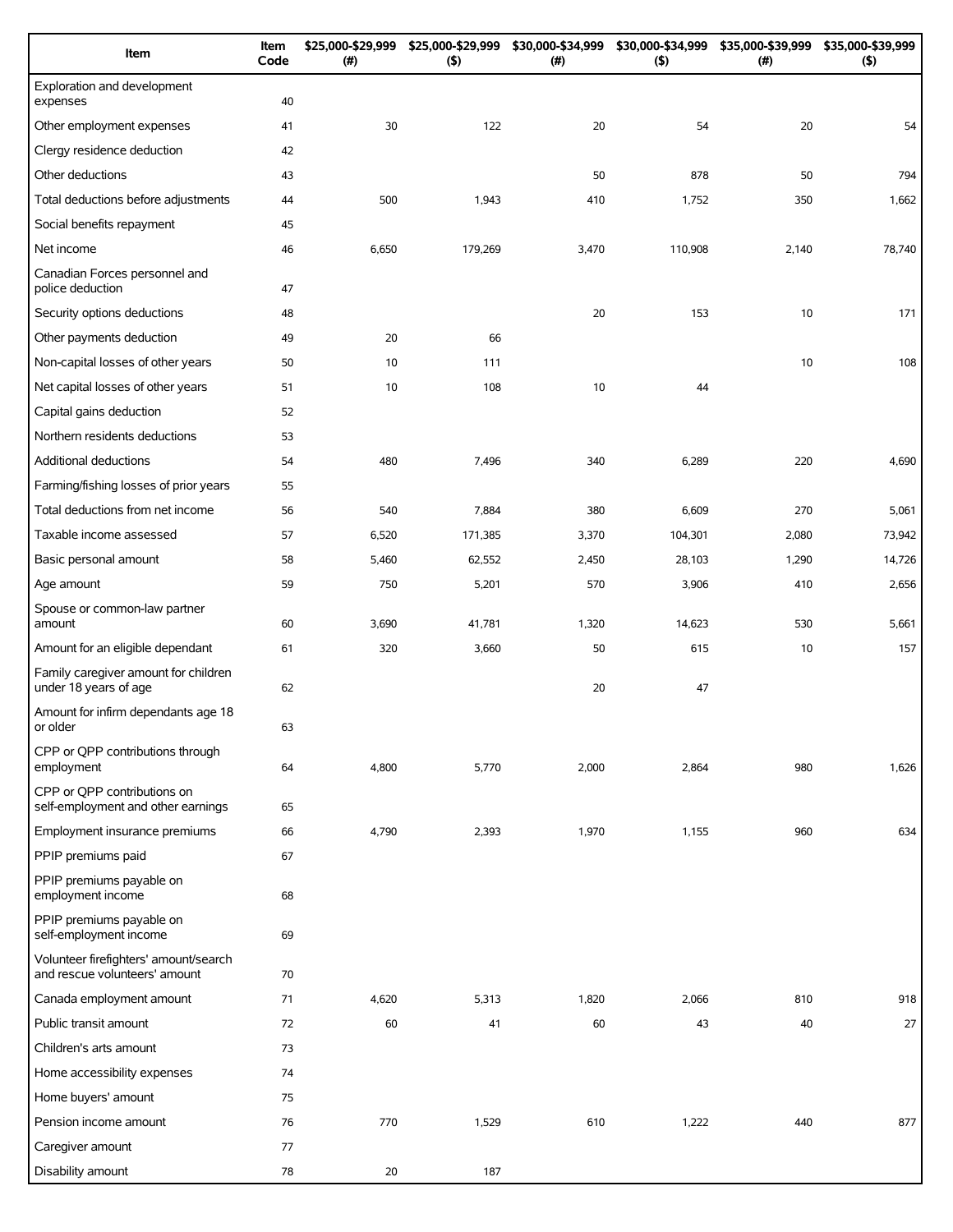| Item                                                                 | Item<br>Code | \$25,000-\$29,999<br>(#) | \$25,000-\$29,999<br>(5) | \$30,000-\$34,999<br>(#) | \$30,000-\$34,999<br>(5) | \$35,000-\$39,999<br>(#) | \$35,000-\$39,999<br>(5) |
|----------------------------------------------------------------------|--------------|--------------------------|--------------------------|--------------------------|--------------------------|--------------------------|--------------------------|
| Disability amount transferred from a<br>dependant                    | 79           |                          |                          |                          |                          |                          |                          |
| Interest paid on student loans                                       | 80           | 20                       | 17                       | 20                       | 18                       |                          |                          |
| Tuition, education, and textbook<br>amounts                          | 81           | 90                       | 1,122                    | 70                       | 937                      | 70                       | 931                      |
| Tuition, education, and textbook<br>amounts transferred from a child | 82           |                          |                          |                          |                          |                          |                          |
| Amounts transferred from spouse or<br>common-law partner             | 83           | 90                       | 578                      | 90                       | 566                      | 40                       | 238                      |
| Medical expenses                                                     | 84           | 130                      | 623                      | 110                      | 554                      | 80                       | 398                      |
| Total tax credits on personal amounts                                | 85           | 5,830                    | 19,639                   | 2,780                    | 8,533                    | 1,580                    | 4,353                    |
| Allowable charitable donations and<br>government gifts               | 86           | 190                      | 163                      | 190                      | 136                      | 150                      | 193                      |
| Eligible cultural and ecological gifts                               | 87           |                          |                          |                          |                          |                          |                          |
| Total tax credit on donations and gifts                              | 88           | 160                      | 49                       | 190                      | 38                       | 150                      | 54                       |
| Total federal non-refundable tax<br>credits                          | 89           | 5,910                    | 19,689                   | 2,880                    | 8,571                    | 1,650                    | 4,407                    |
| Federal dividend tax credit                                          | 90           |                          |                          | 20                       | 11                       | 20                       | 11                       |
| Minimum tax carryover                                                | 91           |                          |                          |                          |                          |                          |                          |
| Basic federal tax                                                    | 92           | 5,380                    | 7,527                    | 3,260                    | 8,017                    | 2,020                    | 7,305                    |
| Federal foreign tax credit                                           | 93           | 40                       | 59                       | 30                       | 64                       | 30                       | 73                       |
| Federal political contribution tax credit                            | 94           |                          |                          |                          |                          |                          |                          |
| Investment tax credit                                                | 95           |                          |                          |                          |                          |                          |                          |
| Labour-sponsored funds tax credit<br>(federally registered)          | 96           |                          |                          |                          |                          |                          |                          |
| Labour-sponsored funds tax credit<br>(provincially registered)       | 97           |                          |                          |                          |                          |                          |                          |
| Alternative minimum tax payable                                      | 98           |                          |                          |                          |                          |                          |                          |
| Net federal tax                                                      | 99           | 5,370                    | 8,173                    | 3,250                    | 8,953                    | 2,020                    | 8,272                    |
| CPP contributions on<br>self-employment                              | 100          |                          |                          |                          |                          |                          |                          |
| Social Benefits repayment                                            | 101          |                          |                          |                          |                          |                          |                          |
| Working income tax benefit (WITB)                                    | 102          |                          |                          |                          |                          |                          |                          |
| Children's fitness tax credit                                        | 103          | 10                       | $\mathbf{1}$             |                          |                          |                          |                          |
| Eligible educator school supply tax<br>credit                        | 104          |                          |                          |                          |                          |                          |                          |
| Net provincial or territorial tax                                    | 105          | 4,060                    | 2,412                    | 1,670                    | 1,957                    | 950                      | 1,590                    |
| Total tax payable                                                    | 106          | 6,100                    | 10,589                   | 3,260                    | 10,915                   | 2,020                    | 9,882                    |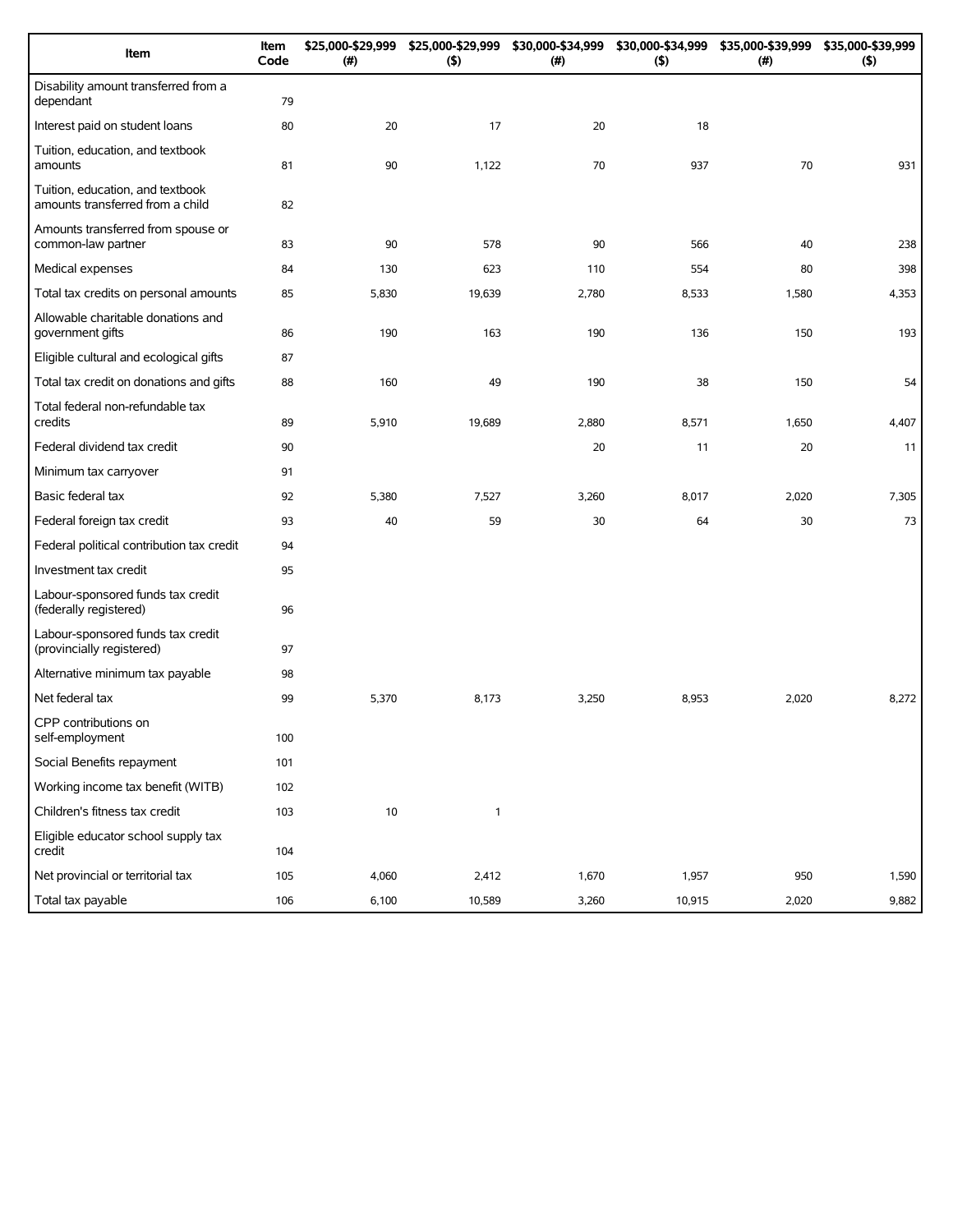| Item                                                                                          | Item<br>Code   | \$40,000-\$44,999<br>(#) | \$40,000-\$44,999<br>(5) | \$45,000-\$49,999<br>(#) | \$45,000-\$49,999<br>(5) | \$50,000-<br>\$54,999<br>(#) | \$50,000-<br>\$54,999<br>$($ \$) |
|-----------------------------------------------------------------------------------------------|----------------|--------------------------|--------------------------|--------------------------|--------------------------|------------------------------|----------------------------------|
| Number of taxable returns                                                                     | $\mathbf{1}$   | 1,400                    |                          | 1,130                    |                          | 970                          |                                  |
| Number of non-taxable returns                                                                 | 2              | 120                      |                          | 100                      |                          | 60                           |                                  |
| Total number of returns                                                                       | 3              | 1,520                    |                          | 1,230                    |                          | 1,030                        |                                  |
| Employment income                                                                             | $\overline{4}$ | 830                      | 33,462                   | 700                      | 31,700                   | 610                          | 30,574                           |
| Commissions (from employment)                                                                 | 5              |                          |                          |                          |                          |                              |                                  |
| Other employment income                                                                       | 6              | 150                      | 3,161                    | 130                      | 3,567                    | 90                           | 2,942                            |
| Old age security (OAS) pension                                                                | 7              | 260                      | 1,671                    | 190                      | 1,237                    | 130                          | 850                              |
| CPP or QPP benefits                                                                           | 8              | 300                      | 2,657                    | 230                      | 2,022                    | 160                          | 1,381                            |
| Other pensions and superannuation                                                             | 9              | 300                      | 8,199                    | 230                      | 7,164                    | 150                          | 5,298                            |
| Elected split-pension amount                                                                  | 10             |                          |                          |                          |                          |                              |                                  |
| Universal child care benefit (UCCB)                                                           | 11             | 10                       | 15                       |                          |                          | 10                           | 11                               |
| Employment insurance and other benefits                                                       | 12             | 20                       | 159                      | 10                       | 133                      | 10                           | 121                              |
| Taxable amount of dividends from taxable Canadian<br>corporations                             | 13             |                          |                          |                          |                          | 10                           | 56                               |
| Interest and other investment income                                                          | 14             | 30                       | 46                       |                          |                          | 20                           | 38                               |
| Net partnership income (limited or non-active partners<br>only)                               | 15             |                          |                          |                          |                          |                              |                                  |
| Net rental income                                                                             | 16             |                          |                          |                          |                          |                              |                                  |
| Taxable capital gains                                                                         | 17             | 150                      | 5,482                    | 140                      | 5,959                    | 150                          | 6,813                            |
| RRSP income                                                                                   | 18             | 70                       | 1,380                    |                          |                          | 40                           | 974                              |
| Other income                                                                                  | 19             | 110                      | 2,520                    | 70                       | 1,964                    | 50                           | 1,073                            |
| Net business income                                                                           | 20             | 70                       | 2,378                    | 50                       | 1,709                    | 40                           | 1,131                            |
| Net professional income                                                                       | 21             | 70                       | 2,698                    | 30                       | 1,363                    | 40                           | 2,123                            |
| Net commission income                                                                         | 22             |                          |                          |                          |                          |                              |                                  |
| Net farming income                                                                            | 23             |                          |                          |                          |                          |                              |                                  |
| Net fishing income                                                                            | 24             |                          |                          |                          |                          |                              |                                  |
| Workers' compensation benefits                                                                | 25             |                          |                          |                          |                          |                              |                                  |
| Social assistance payments                                                                    | 26             |                          |                          |                          |                          |                              |                                  |
| Net federal supplements                                                                       | 27             |                          |                          |                          |                          |                              |                                  |
| Total income assessed                                                                         | 28             | 1,520                    | 64,472                   | 1,230                    | 58,363                   | 1,030                        | 53,827                           |
| Registered pension plan (RPP) deduction                                                       | 29             | 130                      | 385                      | 140                      | 452                      | 140                          | 540                              |
| RRSP/PRPP deduction                                                                           | 30             | 80                       | 483                      | 50                       | 336                      | 60                           | 360                              |
| Deduction for elected split-pension amount                                                    | 31             |                          |                          |                          |                          |                              |                                  |
| Annual union, professional, or like dues                                                      | 32             | 110                      | 62                       | 100                      | 66                       | 80                           | 64                               |
| Child care expenses                                                                           | 33             | 10                       | 55                       |                          |                          | 10                           | 47                               |
| Business investment loss                                                                      | 34             |                          |                          |                          |                          |                              |                                  |
| Moving expenses                                                                               | 35             |                          |                          |                          |                          |                              |                                  |
| Support payments made                                                                         | 36             |                          |                          |                          |                          |                              |                                  |
| Carrying charges and interest expenses                                                        | 37             |                          |                          |                          |                          | 20                           | 13                               |
| Deduction for CPP/QPP contributions on<br>self-employment and other earnings                  | 38             |                          |                          |                          |                          |                              |                                  |
| Deduction for provincial parental insurance plan<br>(PPIP) premiums on self-employment income | 39             |                          |                          |                          |                          |                              |                                  |
| Exploration and development expenses                                                          | 40             |                          |                          |                          |                          |                              |                                  |
| Other employment expenses                                                                     | 41             | 10                       | 93                       |                          |                          |                              |                                  |
| Clergy residence deduction                                                                    | 42             |                          |                          |                          |                          |                              |                                  |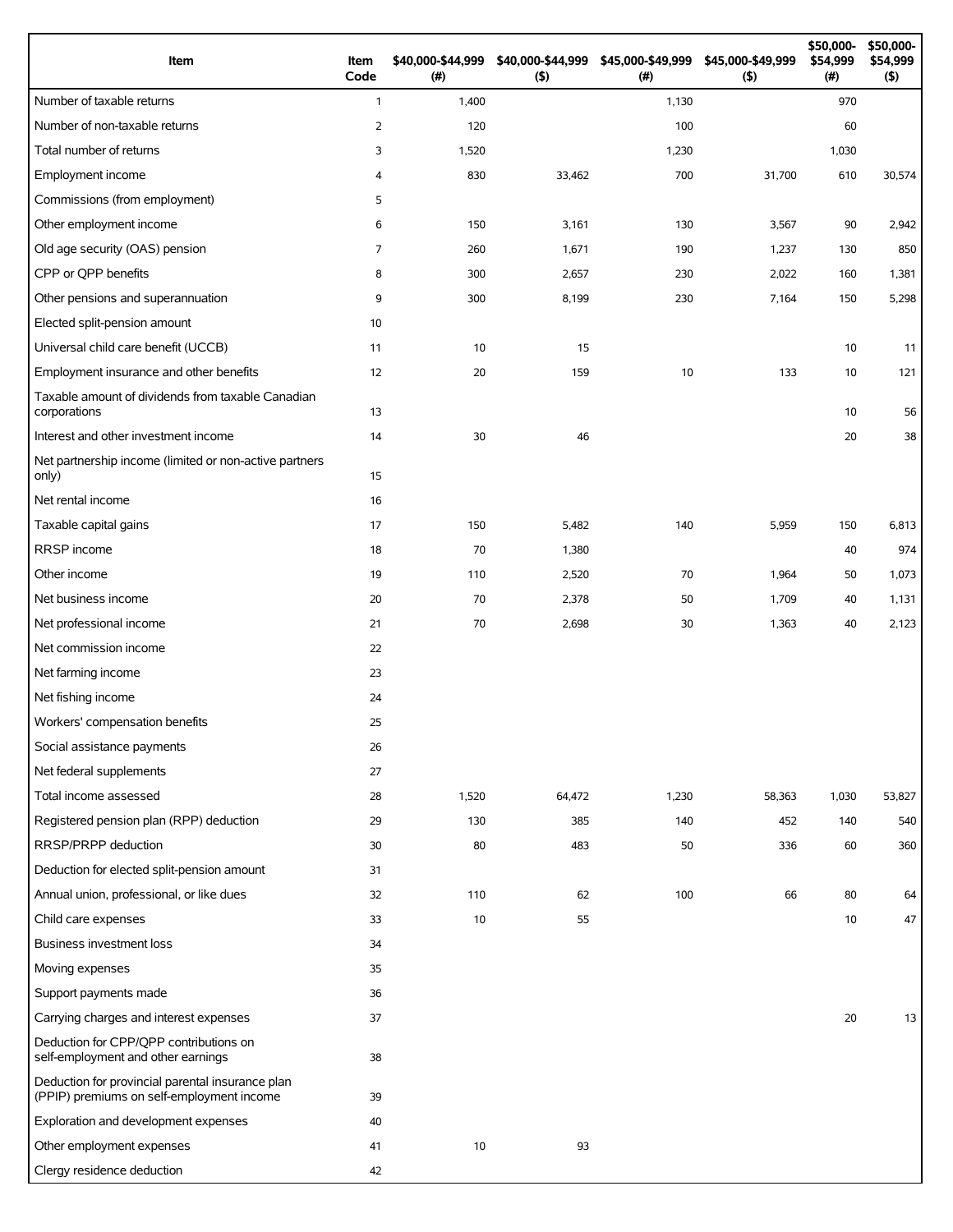| Item                                                                   | Item<br>Code | \$40,000-\$44,999<br>(#) | \$40,000-\$44,999<br>(5) | \$45,000-\$49,999<br>(# ) | \$45,000-\$49,999<br>(5) | \$50,000-<br>\$54,999<br>(#) | \$50,000-<br>\$54,999<br>$($ \$) |
|------------------------------------------------------------------------|--------------|--------------------------|--------------------------|---------------------------|--------------------------|------------------------------|----------------------------------|
| Other deductions                                                       | 43           | 30                       | 550                      | 30                        | 740                      | 40                           | 796                              |
| Total deductions before adjustments                                    | 44           | 300                      | 1,793                    | 260                       | 1,809                    | 270                          | 2,014                            |
| Social benefits repayment                                              | 45           |                          |                          |                           |                          |                              |                                  |
| Net income                                                             | 46           | 1,510                    | 62,706                   | 1,220                     | 56,555                   | 1,020                        | 51,847                           |
| Canadian Forces personnel and police deduction                         | 47           |                          |                          |                           |                          |                              |                                  |
| Security options deductions                                            | 48           |                          |                          |                           |                          |                              |                                  |
| Other payments deduction                                               | 49           |                          |                          |                           |                          |                              |                                  |
| Non-capital losses of other years                                      | 50           |                          |                          |                           |                          |                              |                                  |
| Net capital losses of other years                                      | 51           |                          |                          |                           |                          |                              |                                  |
| Capital gains deduction                                                | 52           |                          |                          |                           |                          |                              |                                  |
| Northern residents deductions                                          | 53           |                          |                          |                           |                          |                              |                                  |
| Additional deductions                                                  | 54           | 170                      | 3,885                    | 130                       | 3,683                    | 80                           | 2,707                            |
| Farming/fishing losses of prior years                                  | 55           |                          |                          |                           |                          |                              |                                  |
| Total deductions from net income                                       | 56           | 180                      | 4,038                    | 150                       | 3,944                    | 110                          | 3,093                            |
| Taxable income assessed                                                | 57           | 1,450                    | 58,675                   | 1,170                     | 52,617                   | 980                          | 48,754                           |
| Basic personal amount                                                  | 58           | 790                      | 8,970                    | 570                       | 6,514                    | 440                          | 4,985                            |
| Age amount                                                             | 59           | 290                      | 1,660                    | 220                       | 1,158                    | 150                          | 649                              |
| Spouse or common-law partner amount                                    | 60           | 230                      | 2,344                    | 160                       | 1,601                    | 90                           | 917                              |
| Amount for an eligible dependant                                       | 61           |                          |                          |                           |                          |                              |                                  |
| Family caregiver amount for children under 18 years<br>of age          | 62           |                          |                          |                           |                          |                              |                                  |
| Amount for infirm dependants age 18 or older                           | 63           |                          |                          |                           |                          |                              |                                  |
| CPP or QPP contributions through employment                            | 64           | 560                      | 1,022                    | 420                       | 875                      | 370                          | 847                              |
| CPP or QPP contributions on self-employment and<br>other earnings      | 65           |                          |                          |                           |                          |                              |                                  |
| Employment insurance premiums                                          | 66           | 550                      | 412                      | 420                       | 344                      | 370                          | 325                              |
| PPIP premiums paid                                                     | 67           |                          |                          |                           |                          |                              |                                  |
| PPIP premiums payable on employment income                             | 68           |                          |                          |                           |                          |                              |                                  |
| PPIP premiums payable on self-employment income                        | 69           |                          |                          |                           |                          |                              |                                  |
| Volunteer firefighters' amount/search and rescue<br>volunteers' amount | 70           |                          |                          |                           |                          |                              |                                  |
| Canada employment amount                                               | 71           | 450                      | 488                      | 320                       | 346                      | 270                          | 294                              |
| Public transit amount                                                  | 72           | 20                       | 15                       | 20                        | 16                       | 30                           | 21                               |
| Children's arts amount                                                 | 73           |                          |                          |                           |                          |                              |                                  |
| Home accessibility expenses                                            | 74           |                          |                          |                           |                          |                              |                                  |
| Home buyers' amount                                                    | 75           |                          |                          |                           |                          |                              |                                  |
| Pension income amount                                                  | 76           | 310                      | 612                      | 230                       | 467                      | 150                          | 307                              |
| Caregiver amount                                                       | 77           |                          |                          |                           |                          |                              |                                  |
| Disability amount                                                      | 78           |                          |                          |                           |                          |                              |                                  |
| Disability amount transferred from a dependant                         | 79           |                          |                          |                           |                          |                              |                                  |
| Interest paid on student loans                                         | 80           |                          |                          |                           |                          |                              |                                  |
| Tuition, education, and textbook amounts                               | 81           | 60                       | 1,450                    | 50                        | 1,106                    | 30                           | 703                              |
| Tuition, education, and textbook amounts transferred<br>from a child   | 82           |                          |                          |                           |                          |                              |                                  |
| Amounts transferred from spouse or common-law                          |              |                          |                          |                           |                          |                              |                                  |
| partner<br>Medical expenses                                            | 83<br>84     | 30<br>80                 | 197<br>463               | 20<br>60                  | 122<br>360               | 20<br>40                     | 160<br>219                       |
|                                                                        |              |                          |                          |                           |                          |                              |                                  |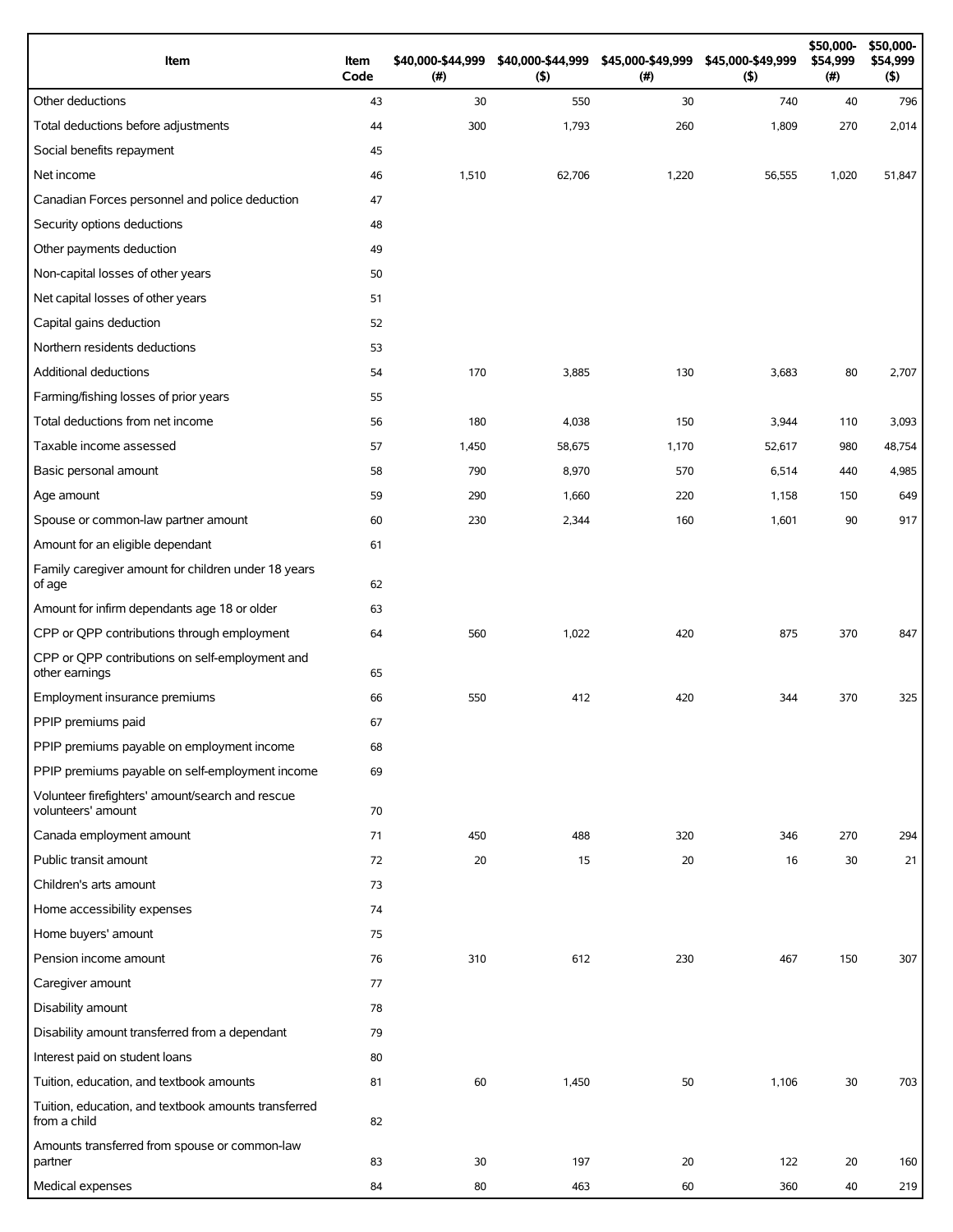| Item                                                           | Item<br>Code | \$40,000-\$44,999<br>(# ) | \$40,000-\$44,999<br>(5) | \$45,000-\$49,999<br>(#) | \$45,000-\$49,999<br>(5) | \$50,000-<br>\$54,999<br>(#) | \$50,000-<br>\$54,999<br>(5) |
|----------------------------------------------------------------|--------------|---------------------------|--------------------------|--------------------------|--------------------------|------------------------------|------------------------------|
| Total tax credits on personal amounts                          | 85           | 1,030                     | 2,682                    | 790                      | 1,961                    | 630                          | 1,442                        |
| Allowable charitable donations and government gifts            | 86           | 130                       | 105                      | 90                       | 149                      | 80                           | 53                           |
| Eligible cultural and ecological gifts                         | 87           |                           |                          |                          |                          |                              |                              |
| Total tax credit on donations and gifts                        | 88           | 130                       | 29                       | 90                       | 42                       | 80                           | 14                           |
| Total federal non-refundable tax credits                       | 89           | 1,090                     | 2,711                    | 820                      | 2,003                    | 660                          | 1,456                        |
| Federal dividend tax credit                                    | 90           | 20                        | 15                       |                          |                          | 10                           | 8                            |
| Minimum tax carryover                                          | 91           |                           |                          |                          |                          |                              |                              |
| Basic federal tax                                              | 92           | 1,400                     | 6,510                    | 1,150                    | 6,251                    | 970                          | 6,421                        |
| Federal foreign tax credit                                     | 93           | 40                        | 124                      | 40                       | 152                      | 20                           | 91                           |
| Federal political contribution tax credit                      | 94           |                           |                          |                          |                          |                              |                              |
| Investment tax credit                                          | 95           |                           |                          |                          |                          |                              |                              |
| Labour-sponsored funds tax credit (federally<br>registered)    | 96           |                           |                          |                          |                          |                              |                              |
| Labour-sponsored funds tax credit (provincially<br>registered) | 97           |                           |                          |                          |                          |                              |                              |
| Alternative minimum tax payable                                | 98           |                           |                          |                          |                          |                              |                              |
| Net federal tax                                                | 99           | 1,390                     | 7,403                    | 1,130                    | 7,128                    | 960                          | 7,350                        |
| CPP contributions on self-employment                           | 100          |                           |                          |                          |                          |                              |                              |
| Social Benefits repayment                                      | 101          |                           |                          |                          |                          |                              |                              |
| Working income tax benefit (WITB)                              | 102          |                           |                          |                          |                          |                              |                              |
| Children's fitness tax credit                                  | 103          |                           |                          |                          |                          |                              |                              |
| Eligible educator school supply tax credit                     | 104          |                           |                          |                          |                          |                              |                              |
| Net provincial or territorial tax                              | 105          | 690                       | 1,481                    | 570                      | 1,472                    | 510                          | 1,535                        |
| Total tax payable                                              | 106          | 1,400                     | 8,886                    | 1,130                    | 8,604                    | 970                          | 8,897                        |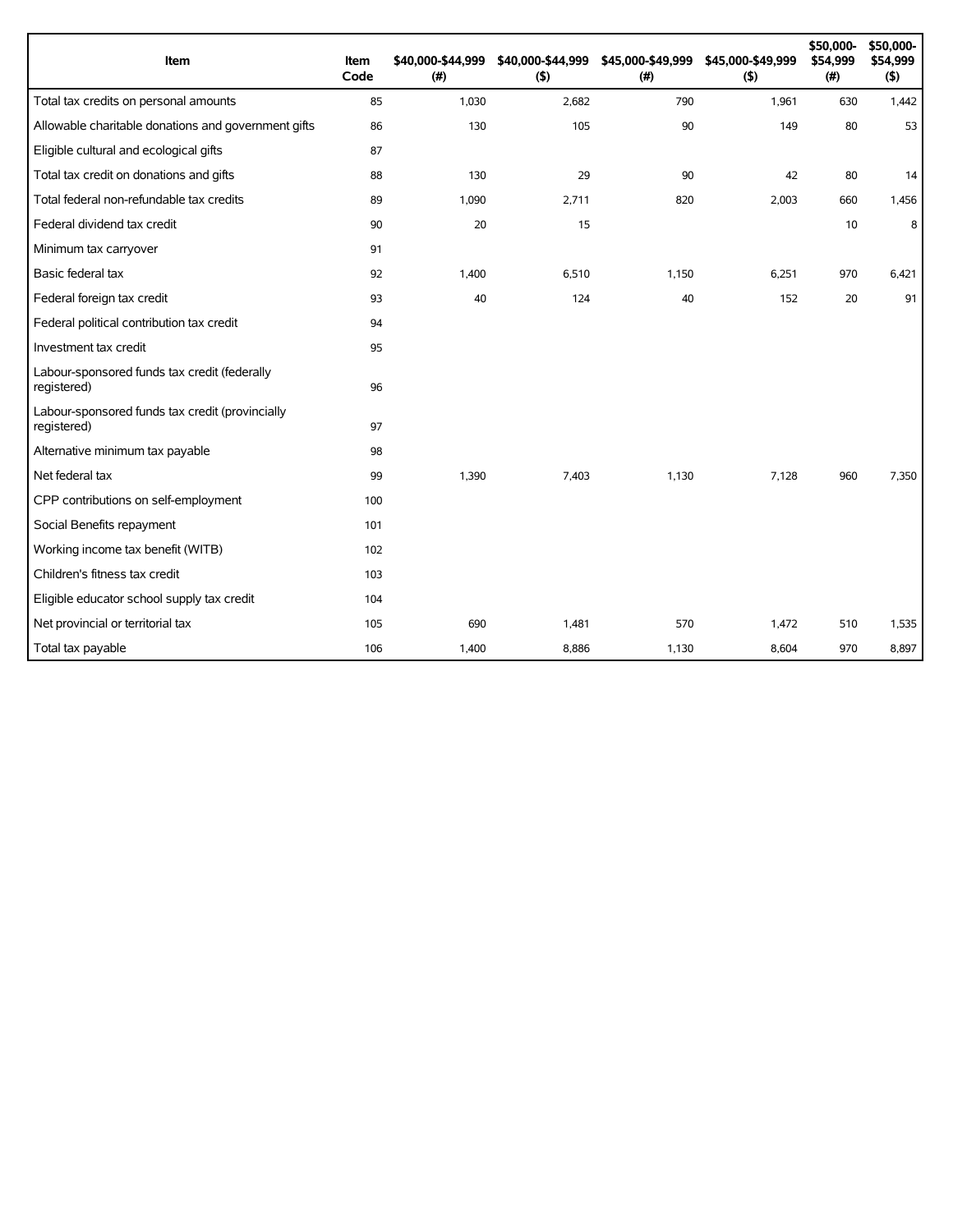| Item                                                                                             | Item<br>Code   | \$55,000-\$59,999<br>(#) | \$55,000-\$59,999<br>(5) | \$60,000-\$69,999<br>(# ) | (5)    | \$60,000-\$69,999 \$70,000-\$79,999<br>(# ) | \$70,000-\$79,999<br>$($ \$) |
|--------------------------------------------------------------------------------------------------|----------------|--------------------------|--------------------------|---------------------------|--------|---------------------------------------------|------------------------------|
| Number of taxable returns                                                                        | $\mathbf{1}$   | 780                      |                          | 1,320                     |        | 1,020                                       |                              |
| Number of non-taxable returns                                                                    | $\overline{2}$ | 70                       |                          | 110                       |        | 60                                          |                              |
| Total number of returns                                                                          | 3              | 850                      |                          | 1,430                     |        | 1,080                                       |                              |
| Employment income                                                                                | 4              | 550                      | 29,975                   | 950                       | 59,262 | 760                                         | 55,114                       |
| Commissions (from employment)                                                                    | 5              |                          |                          |                           |        |                                             |                              |
| Other employment income                                                                          | 6              | 90                       | 2,993                    | 150                       | 5,380  | 110                                         | 5,417                        |
| Old age security (OAS) pension                                                                   | $\overline{7}$ | 90                       | 554                      | 90                        | 536    | 50                                          | 282                          |
| CPP or QPP benefits                                                                              | 8              | 100                      | 871                      | 120                       | 1,031  | 60                                          | 500                          |
| Other pensions and superannuation                                                                | 9              | 110                      | 4,096                    | 120                       | 5,454  | 60                                          | 3,082                        |
| Elected split-pension amount                                                                     | 10             |                          |                          |                           |        |                                             |                              |
| Universal child care benefit (UCCB)                                                              | 11             | 10                       | 11                       | 30                        | 27     | 10                                          | 15                           |
| Employment insurance and other<br>benefits                                                       | 12             | 10                       | 130                      | 10                        | 97     | 20                                          | 130                          |
| Taxable amount of dividends from<br>taxable Canadian corporations                                | 13             |                          |                          | 30                        | 226    |                                             |                              |
| Interest and other investment income                                                             | 14             | 30                       | 17                       | 60                        | 42     | 40                                          | 37                           |
| Net partnership income (limited or<br>non-active partners only)                                  | 15             |                          |                          |                           |        |                                             |                              |
| Net rental income                                                                                | 16             |                          |                          | 30                        | 35     | 20                                          | $-18$                        |
| Taxable capital gains                                                                            | 17             | 110                      | 4,946                    | 200                       | 10,793 | 150                                         | 9,463                        |
| RRSP income                                                                                      | 18             | 40                       | 908                      | 60                        | 1,042  | 50                                          | 925                          |
| Other income                                                                                     | 19             | 50                       | 1,116                    | 70                        | 2,001  | 40                                          | 659                          |
| Net business income                                                                              | 20             | 20                       | 679                      | 60                        | 2,852  | 40                                          | 2,232                        |
| Net professional income                                                                          | 21             | 40                       | 2,192                    | 50                        | 3,030  | 20                                          | 1,251                        |
| Net commission income                                                                            | 22             |                          |                          |                           |        |                                             |                              |
| Net farming income                                                                               | 23             |                          |                          |                           |        |                                             |                              |
| Net fishing income                                                                               | 24             |                          |                          |                           |        |                                             |                              |
| Workers' compensation benefits                                                                   | 25             |                          |                          |                           |        |                                             |                              |
| Social assistance payments                                                                       | 26             |                          |                          |                           |        |                                             |                              |
| Net federal supplements                                                                          | 27             |                          |                          |                           |        |                                             |                              |
| Total income assessed                                                                            | 28             | 850                      | 48,953                   | 1,430                     | 92,395 | 1,080                                       | 80,369                       |
| Registered pension plan (RPP)<br>deduction                                                       | 29             | 150                      | 579                      | 300                       | 1,427  | 290                                         | 1,714                        |
| RRSP/PRPP deduction                                                                              | 30             | 60                       | 367                      | 140                       | 918    | 110                                         | 779                          |
| Deduction for elected split-pension<br>amount                                                    | 31             |                          |                          |                           |        |                                             |                              |
| Annual union, professional, or like<br>dues                                                      | 32             | 100                      | 84                       | 150                       | 136    | 120                                         | 115                          |
| Child care expenses                                                                              | 33             | 20                       | 75                       | 20                        | 147    |                                             |                              |
| Business investment loss                                                                         | 34             |                          |                          |                           |        |                                             |                              |
| Moving expenses                                                                                  | 35             |                          |                          |                           |        |                                             |                              |
| Support payments made                                                                            | 36             |                          |                          |                           |        |                                             |                              |
| Carrying charges and interest<br>expenses                                                        | 37             |                          |                          |                           |        |                                             |                              |
| Deduction for CPP/QPP contributions<br>on self-employment and other earnings                     | 38             |                          |                          |                           |        |                                             |                              |
| Deduction for provincial parental<br>insurance plan (PPIP) premiums on<br>self-employment income | 39             |                          |                          |                           |        |                                             |                              |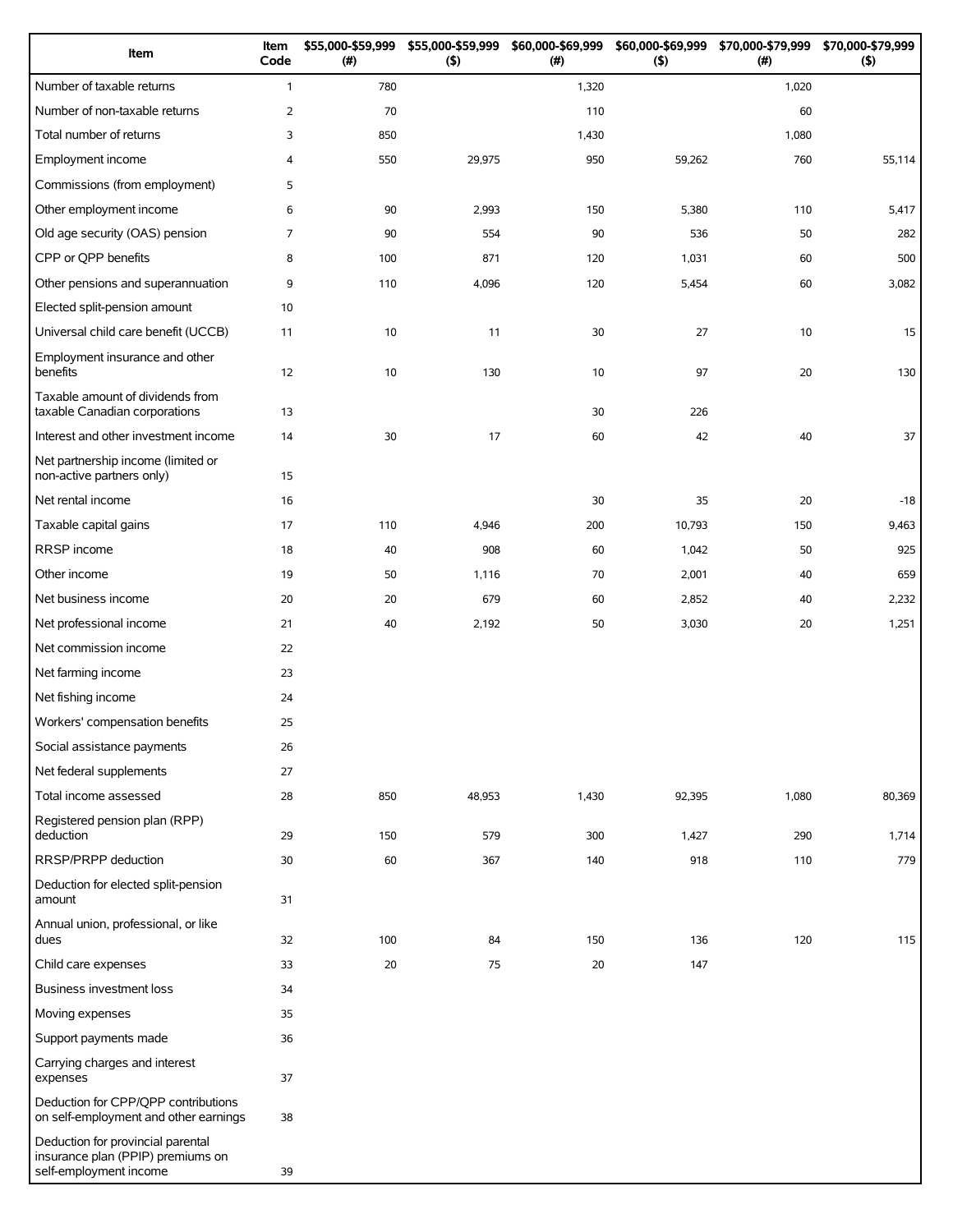| Item                                                                   | Item<br>Code | \$55,000-\$59,999<br>(#) | \$55,000-\$59,999<br>(5) | \$60,000-\$69,999<br>(#) | \$60,000-\$69,999<br>(5) | \$70,000-\$79,999<br>$(\#)$ | \$70,000-\$79,999<br>(5) |
|------------------------------------------------------------------------|--------------|--------------------------|--------------------------|--------------------------|--------------------------|-----------------------------|--------------------------|
| Exploration and development<br>expenses                                | 40           |                          |                          |                          |                          |                             |                          |
| Other employment expenses                                              | 41           |                          |                          | 30                       | 159                      | 20                          | 95                       |
| Clergy residence deduction                                             | 42           |                          |                          |                          |                          |                             |                          |
| Other deductions                                                       | 43           |                          |                          | 70                       | 2,350                    | 40                          | 1,689                    |
| Total deductions before adjustments                                    | 44           | 270                      | 1,895                    | 480                      | 5,336                    | 440                         | 4,585                    |
| Social benefits repayment                                              | 45           |                          |                          |                          |                          |                             |                          |
| Net income                                                             | 46           | 850                      | 47,062                   | 1,410                    | 87,067                   | 1,070                       | 75,787                   |
| Canadian Forces personnel and<br>police deduction                      | 47           |                          |                          |                          |                          |                             |                          |
| Security options deductions                                            | 48           |                          |                          |                          |                          |                             |                          |
| Other payments deduction                                               | 49           |                          |                          |                          |                          |                             |                          |
| Non-capital losses of other years                                      | 50           |                          |                          |                          |                          |                             |                          |
| Net capital losses of other years                                      | 51           |                          |                          |                          |                          |                             |                          |
| Capital gains deduction                                                | 52           |                          |                          |                          |                          |                             |                          |
| Northern residents deductions                                          | 53           |                          |                          |                          |                          |                             |                          |
| Additional deductions                                                  | 54           | 60                       | 2,138                    | 120                      | 5,704                    | 60                          | 2,948                    |
| Farming/fishing losses of prior years                                  | 55           |                          |                          |                          |                          |                             |                          |
| Total deductions from net income                                       | 56           | 80                       | 2,482                    | 150                      | 6,180                    | 70                          | 3,350                    |
| Taxable income assessed                                                | 57           | 810                      | 44,582                   | 1,340                    | 80,888                   | 1,030                       | 72,442                   |
| Basic personal amount                                                  | 58           | 380                      | 4,381                    | 650                      | 7,404                    | 460                         | 5,281                    |
| Age amount                                                             | 59           | 100                      | 355                      | 110                      | 328                      | 60                          | 82                       |
| Spouse or common-law partner<br>amount                                 | 60           | 80                       | 777                      | 150                      | 1,430                    | 100                         | 973                      |
| Amount for an eligible dependant                                       | 61           |                          |                          |                          |                          |                             |                          |
| Family caregiver amount for children<br>under 18 years of age          | 62           |                          |                          |                          |                          |                             |                          |
| Amount for infirm dependants age 18<br>or older                        | 63           |                          |                          |                          |                          |                             |                          |
| CPP or QPP contributions through<br>employment                         | 64           | 360                      | 855                      | 600                      | 1,481                    | 500                         | 1,268                    |
| CPP or QPP contributions on<br>self-employment and other earnings      | 65           |                          |                          |                          |                          |                             |                          |
| Employment insurance premiums                                          | 66           | 360                      | 314                      | 610                      | 549                      | 500                         | 452                      |
| PPIP premiums paid                                                     | 67           |                          |                          |                          |                          |                             |                          |
| PPIP premiums payable on<br>employment income                          | 68           |                          |                          |                          |                          |                             |                          |
| PPIP premiums payable on<br>self-employment income                     | 69           |                          |                          |                          |                          |                             |                          |
| Volunteer firefighters' amount/search<br>and rescue volunteers' amount | 70           |                          |                          |                          |                          |                             |                          |
| Canada employment amount                                               | 71           | 270                      | 305                      | 500                      | 565                      | 390                         | 444                      |
| Public transit amount                                                  | 72           | 20                       | 14                       | 30                       | 18                       |                             |                          |
| Children's arts amount                                                 | 73           |                          |                          | 20                       | 6                        |                             |                          |
| Home accessibility expenses                                            | 74           |                          |                          |                          |                          |                             |                          |
| Home buyers' amount                                                    | 75           |                          |                          |                          |                          |                             |                          |
| Pension income amount                                                  | 76           | 110                      | 216                      | 130                      | 249                      | 70                          | 129                      |
| Caregiver amount                                                       | 77           |                          |                          |                          |                          |                             |                          |
| Disability amount                                                      | 78           |                          |                          |                          |                          |                             |                          |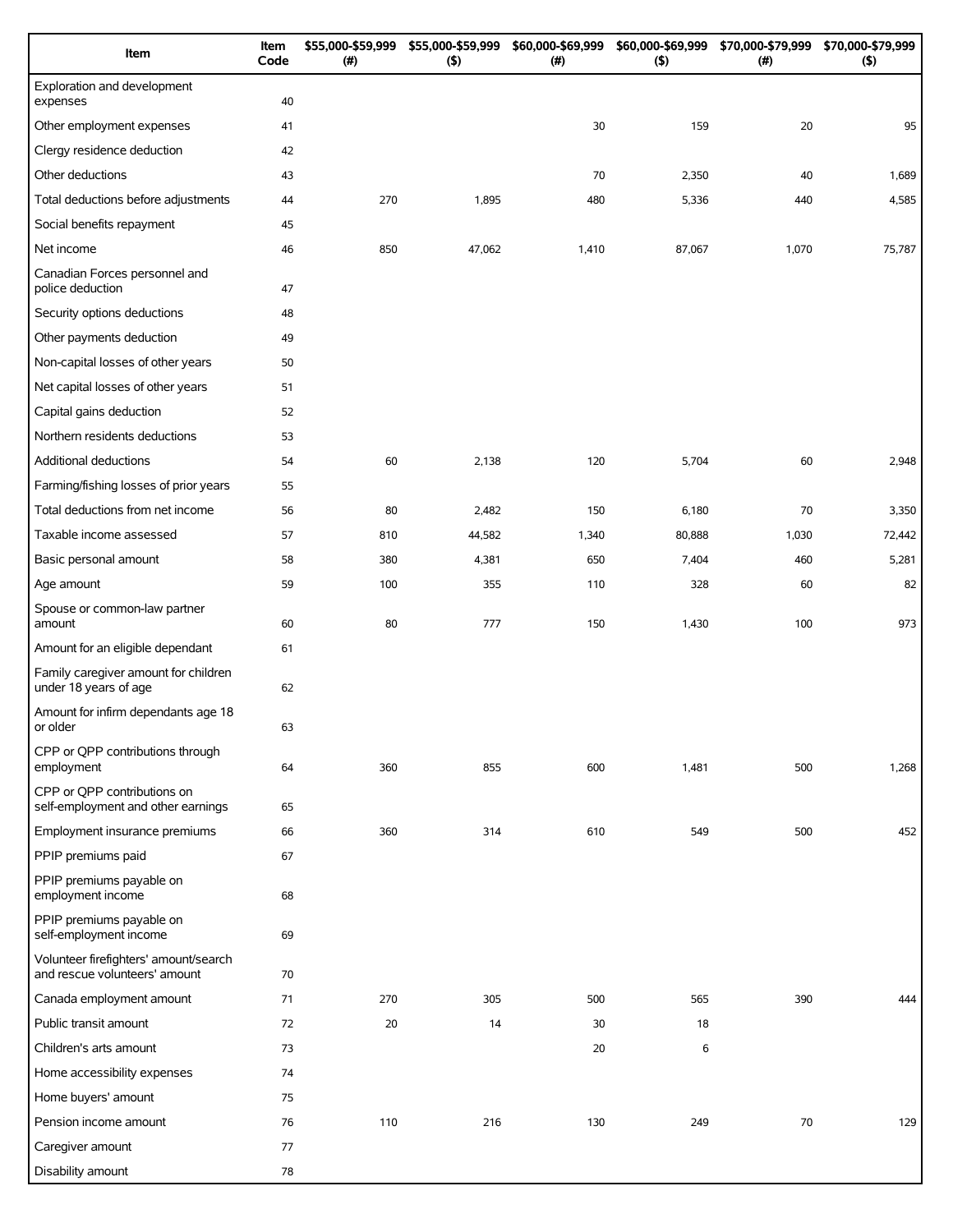| Item                                                                 | Item<br>Code | \$55,000-\$59,999<br>(#) | \$55,000-\$59,999<br>(5) | \$60,000-\$69,999<br>(#) | \$60,000-\$69,999<br>(5) | \$70,000-\$79,999<br>(#) | \$70,000-\$79,999<br>(5) |
|----------------------------------------------------------------------|--------------|--------------------------|--------------------------|--------------------------|--------------------------|--------------------------|--------------------------|
| Disability amount transferred from a<br>dependant                    | 79           |                          |                          |                          |                          |                          |                          |
| Interest paid on student loans                                       | 80           |                          |                          | 20                       | 10                       | 10                       | 6                        |
| Tuition, education, and textbook<br>amounts                          | 81           | 40                       | 982                      | 50                       | 942                      | 30                       | 689                      |
| Tuition, education, and textbook<br>amounts transferred from a child | 82           |                          |                          |                          |                          |                          |                          |
| Amounts transferred from spouse or<br>common-law partner             | 83           |                          |                          | 20                       | 138                      |                          |                          |
| Medical expenses                                                     | 84           | 40                       | 245                      | 60                       | 405                      | 30                       | 280                      |
| Total tax credits on personal amounts                                | 85           | 550                      | 1,293                    | 900                      | 2,061                    | 680                      | 1,471                    |
| Allowable charitable donations and<br>government gifts               | 86           | 90                       | 128                      | 140                      | 221                      | 120                      | 141                      |
| Eligible cultural and ecological gifts                               | 87           |                          |                          |                          |                          |                          |                          |
| Total tax credit on donations and gifts                              | 88           | 90                       | 46                       | 140                      | 62                       | 120                      | 40                       |
| Total federal non-refundable tax<br>credits                          | 89           | 590                      | 1,339                    | 930                      | 2,123                    | 700                      | 1,511                    |
| Federal dividend tax credit                                          | 90           |                          |                          | 30                       | 27                       |                          |                          |
| Minimum tax carryover                                                | 91           |                          |                          |                          |                          |                          |                          |
| Basic federal tax                                                    | 92           | 800                      | 5,923                    | 1,320                    | 11,406                   | 1,030                    | 10,822                   |
| Federal foreign tax credit                                           | 93           | 50                       | 240                      | 60                       | 273                      | 50                       | 384                      |
| Federal political contribution tax credit                            | 94           |                          |                          |                          |                          |                          |                          |
| Investment tax credit                                                | 95           |                          |                          |                          |                          |                          |                          |
| Labour-sponsored funds tax credit<br>(federally registered)          | 96           |                          |                          |                          |                          |                          |                          |
| Labour-sponsored funds tax credit<br>(provincially registered)       | 97           |                          |                          |                          |                          |                          |                          |
| Alternative minimum tax payable                                      | 98           |                          |                          |                          |                          |                          |                          |
| Net federal tax                                                      | 99           | 780                      | 6,695                    | 1,310                    | 13,213                   | 1,010                    | 12,408                   |
| CPP contributions on<br>self-employment                              | 100          |                          |                          |                          |                          |                          |                          |
| Social Benefits repayment                                            | 101          |                          |                          |                          |                          |                          |                          |
| Working income tax benefit (WITB)                                    | 102          |                          |                          |                          |                          |                          |                          |
| Children's fitness tax credit                                        | 103          |                          |                          | 30                       | 3                        | 20                       | $\overline{2}$           |
| Eligible educator school supply tax<br>credit                        | 104          |                          |                          |                          |                          |                          |                          |
| Net provincial or territorial tax                                    | 105          | 430                      | 1,492                    | 670                      | 2,683                    | 540                      | 2,694                    |
| Total tax payable                                                    | 106          | 780                      | 8,190                    | 1,320                    | 15,922                   | 1,020                    | 15,117                   |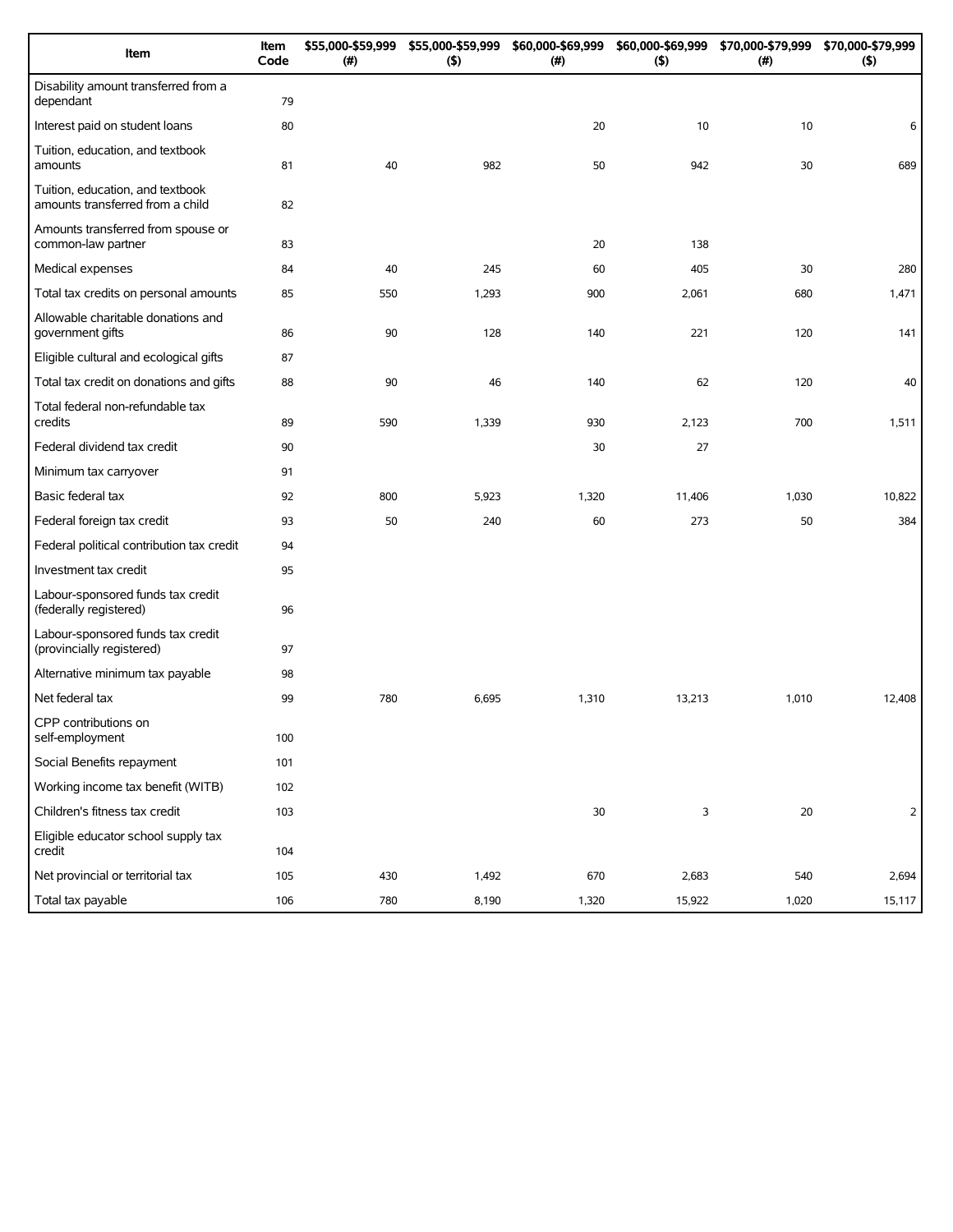| Item                                                                            | Item<br>Code   | \$80,000-\$89,999<br>(#) | \$80,000-\$89,999<br>(5) | \$90,000-\$99,999<br>(# ) | (5)    | \$90,000-\$99,999 \$100,000-\$149,999 \$100,000-\$149,999<br>(#) | $($ \$) |
|---------------------------------------------------------------------------------|----------------|--------------------------|--------------------------|---------------------------|--------|------------------------------------------------------------------|---------|
| Number of taxable returns                                                       | $\mathbf{1}$   | 890                      |                          | 780                       |        | 2,490                                                            |         |
| Number of non-taxable returns                                                   | $\overline{2}$ | 60                       |                          | 60                        |        | 140                                                              |         |
| Total number of returns                                                         | 3              | 950                      |                          | 850                       |        | 2,630                                                            |         |
| Employment income                                                               | 4              | 680                      | 55,350                   | 630                       | 58,218 | 2,020                                                            | 234,469 |
| Commissions (from employment)                                                   | 5              |                          |                          |                           |        |                                                                  |         |
| Other employment income                                                         | 6              | 80                       | 4,544                    | 70                        | 4,765  | 260                                                              | 21,418  |
| Old age security (OAS) pension                                                  | 7              | 30                       | 177                      | 10                        | 81     |                                                                  |         |
| CPP or QPP benefits                                                             | 8              | 40                       | 361                      | 20                        | 205    | 20                                                               | 139     |
| Other pensions and<br>superannuation                                            | 9              | 50                       | 2,773                    | 20                        | 1,146  | 30                                                               | 1,458   |
| Elected split-pension amount                                                    | 10             |                          |                          |                           |        |                                                                  |         |
| Universal child care benefit<br>(UCCB)                                          | 11             | 20                       | 19                       | 20                        | 22     | 30                                                               | 36      |
| Employment insurance and other<br>benefits                                      | 12             | 20                       | 122                      | 10                        | 104    | 20                                                               | 122     |
| Taxable amount of dividends from<br>taxable Canadian corporations               | 13             | 30                       | 76                       | 30                        | 100    | 200                                                              | 799     |
| Interest and other investment<br>income                                         | 14             | 70                       | 50                       | 80                        | 63     | 340                                                              | 473     |
| Net partnership income (limited or<br>non-active partners only)                 | 15             |                          |                          |                           |        | 20                                                               | 1,278   |
| Net rental income                                                               | 16             | 40                       | 36                       | 60                        | 29     | 220                                                              | 360     |
| Taxable capital gains                                                           | 17             | 130                      | 8,217                    | 130                       | 9,181  | 420                                                              | 31,326  |
| RRSP income                                                                     | 18             | 40                       | 516                      | 30                        | 392    | 90                                                               | 467     |
| Other income                                                                    | 19             | 60                       | 1,327                    | 50                        | 1,138  | 200                                                              | 3,809   |
| Net business income                                                             | 20             | 40                       | 3,083                    | 30                        | 1,835  | 70                                                               | 5,395   |
| Net professional income                                                         | 21             | 30                       | 2,591                    | 30                        | 2,250  | 120                                                              | 15,004  |
| Net commission income                                                           | 22             |                          |                          |                           |        |                                                                  |         |
| Net farming income                                                              | 23             |                          |                          |                           |        | 10                                                               | 527     |
| Net fishing income                                                              | 24             |                          |                          |                           |        |                                                                  |         |
| Workers' compensation benefits                                                  | 25             |                          |                          |                           |        |                                                                  |         |
| Social assistance payments                                                      | 26             |                          |                          |                           |        |                                                                  |         |
| Net federal supplements                                                         | 27             |                          |                          |                           |        |                                                                  |         |
| Total income assessed                                                           | 28             | 950                      | 79,988                   | 850                       | 80,200 | 2,630                                                            | 318,174 |
| Registered pension plan (RPP)<br>deduction                                      | 29             | 290                      | 1,990                    | 270                       | 2,182  | 980                                                              | 9,390   |
| RRSP/PRPP deduction                                                             | 30             | 130                      | 848                      | 120                       | 1,027  | 520                                                              | 4,008   |
| Deduction for elected<br>split-pension amount                                   | 31             |                          |                          |                           |        |                                                                  |         |
| Annual union, professional, or like<br>dues                                     | 32             | 150                      | 166                      | 170                       | 190    | 430                                                              | 512     |
| Child care expenses                                                             | 33             | 20                       | 82                       | 20                        | 121    | 40                                                               | 276     |
| <b>Business investment loss</b>                                                 | 34             |                          |                          |                           |        |                                                                  |         |
| Moving expenses                                                                 | 35             |                          |                          |                           |        | 10                                                               | 76      |
| Support payments made                                                           | 36             |                          |                          |                           |        | 30                                                               | 539     |
| Carrying charges and interest<br>expenses                                       | 37             |                          |                          |                           |        | 110                                                              | 208     |
| Deduction for CPP/QPP<br>contributions on self-employment<br>and other earnings | 38             |                          |                          |                           |        |                                                                  |         |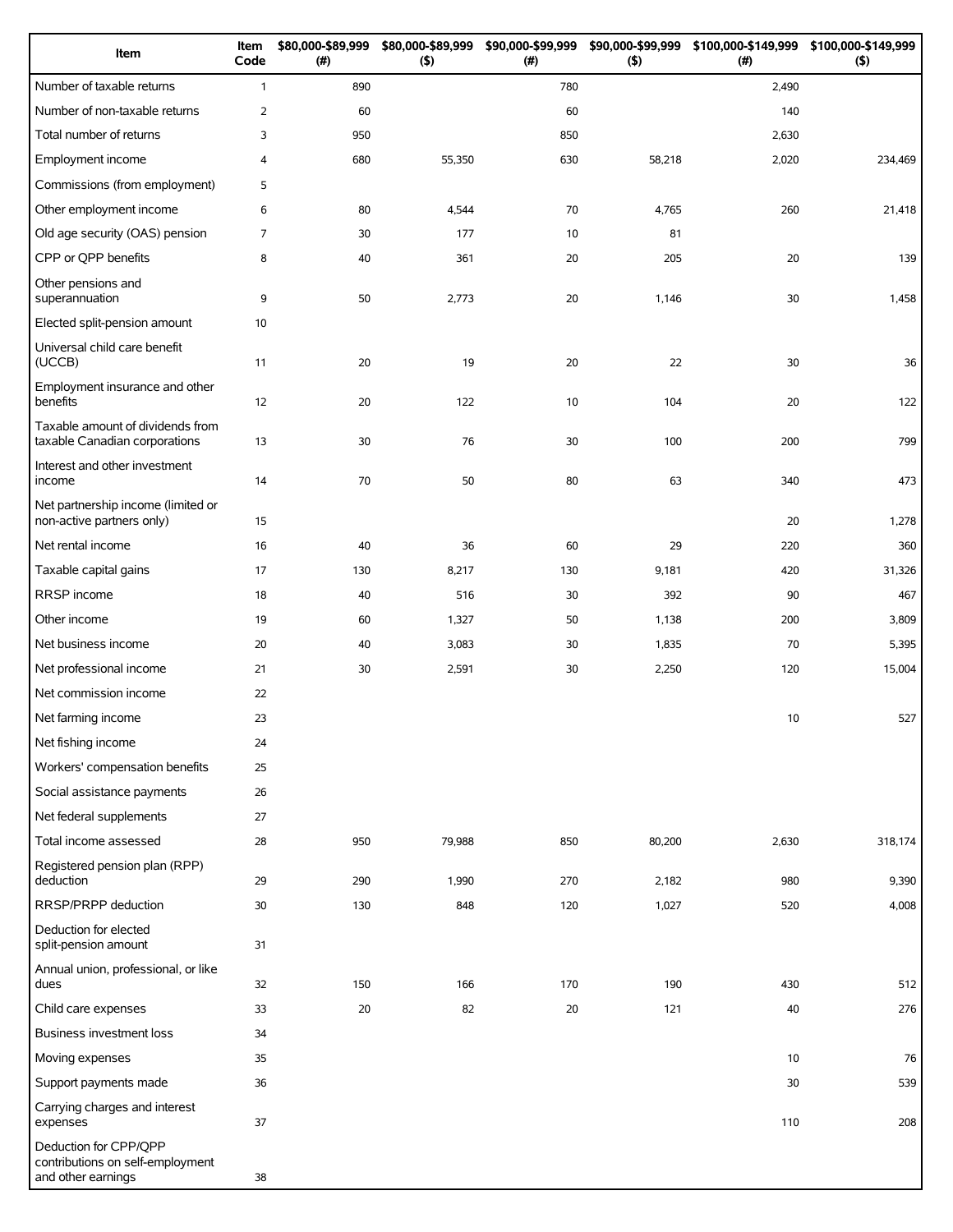| Item                                                                                             | Item<br>Code | \$80,000-\$89,999<br>(# ) | \$80,000-\$89,999<br>(5) | \$90,000-\$99,999<br>(# ) | \$90,000-\$99,999<br>(5) | \$100,000-\$149,999 \$100,000-\$149,999<br>(# ) | $($ \$) |
|--------------------------------------------------------------------------------------------------|--------------|---------------------------|--------------------------|---------------------------|--------------------------|-------------------------------------------------|---------|
| Deduction for provincial parental<br>insurance plan (PPIP) premiums<br>on self-employment income | 39           |                           |                          |                           |                          |                                                 |         |
| Exploration and development<br>expenses                                                          | 40           |                           |                          |                           |                          |                                                 |         |
| Other employment expenses                                                                        | 41           |                           |                          | 20                        | 60                       | 50                                              | 355     |
| Clergy residence deduction                                                                       | 42           |                           |                          |                           |                          |                                                 |         |
| Other deductions                                                                                 | 43           | 40                        | 1,487                    | 50                        | 2,676                    | 150                                             | 9,164   |
| Total deductions before<br>adjustments                                                           | 44           | 400                       | 4,883                    | 380                       | 6,324                    | 1,300                                           | 24,813  |
| Social benefits repayment                                                                        | 45           |                           |                          |                           |                          |                                                 |         |
| Net income                                                                                       | 46           | 940                       | 75,131                   | 830                       | 73,880                   | 2,600                                           | 293,370 |
| Canadian Forces personnel and<br>police deduction                                                | 47           |                           |                          |                           |                          |                                                 |         |
| Security options deductions                                                                      | 48           |                           |                          |                           |                          | 40                                              | 1,283   |
| Other payments deduction                                                                         | 49           |                           |                          |                           |                          |                                                 |         |
| Non-capital losses of other years                                                                | 50           |                           |                          |                           |                          |                                                 |         |
| Net capital losses of other years                                                                | 51           |                           |                          |                           |                          | 40                                              | 213     |
| Capital gains deduction                                                                          | 52           |                           |                          |                           |                          |                                                 |         |
| Northern residents deductions                                                                    | 53           |                           |                          |                           |                          |                                                 |         |
| Additional deductions                                                                            | 54           | 60                        | 3,544                    | 50                        | 3,580                    | 120                                             | 10,865  |
| Farming/fishing losses of prior<br>years                                                         | 55           |                           |                          |                           |                          |                                                 |         |
| Total deductions from net income                                                                 | 56           | 80                        | 4,027                    | 70                        | 3,840                    | 210                                             | 12,704  |
| Taxable income assessed                                                                          | 57           | 900                       | 71,129                   | 800                       | 70,039                   | 2,530                                           | 280,675 |
| Basic personal amount                                                                            | 58           | 430                       | 4,945                    | 370                       | 4,180                    | 1,170                                           | 13,367  |
| Age amount                                                                                       | 59           |                           |                          |                           |                          |                                                 |         |
| Spouse or common-law partner<br>amount                                                           | 60           | 110                       | 1,013                    | 80                        | 802                      | 340                                             | 3,021   |
| Amount for an eligible dependant                                                                 | 61           |                           |                          |                           |                          | 10                                              | 157     |
| Family caregiver amount for<br>children under 18 years of age                                    | 62           |                           |                          |                           |                          |                                                 |         |
| Amount for infirm dependants age<br>18 or older                                                  | 63           |                           |                          |                           |                          |                                                 |         |
| CPP or QPP contributions<br>through employment                                                   | 64           | 450                       | 1,140                    | 440                       | 1,113                    | 1,360                                           | 3,490   |
| CPP or QPP contributions on<br>self-employment and other<br>earnings                             | 65           |                           |                          |                           |                          |                                                 |         |
| Employment insurance premiums                                                                    | 66           | 450                       | 408                      | 430                       | 398                      | 1,360                                           | 1,263   |
| PPIP premiums paid                                                                               | 67           |                           |                          |                           |                          |                                                 |         |
| PPIP premiums payable on<br>employment income                                                    | 68           |                           |                          |                           |                          |                                                 |         |
| PPIP premiums payable on<br>self-employment income                                               | 69           |                           |                          |                           |                          |                                                 |         |
| Volunteer firefighters'<br>amount/search and rescue<br>volunteers' amount                        | 70           |                           |                          |                           |                          |                                                 |         |
| Canada employment amount                                                                         | 71           | 380                       | 433                      | 330                       | 384                      | 1,120                                           | 1,300   |
| Public transit amount                                                                            | 72           | 30                        | 22                       | 20                        | 12                       | 50                                              | 36      |
| Children's arts amount                                                                           | 73           |                           |                          |                           |                          | 100                                             | 39      |
| Home accessibility expenses                                                                      | 74           |                           |                          |                           |                          |                                                 |         |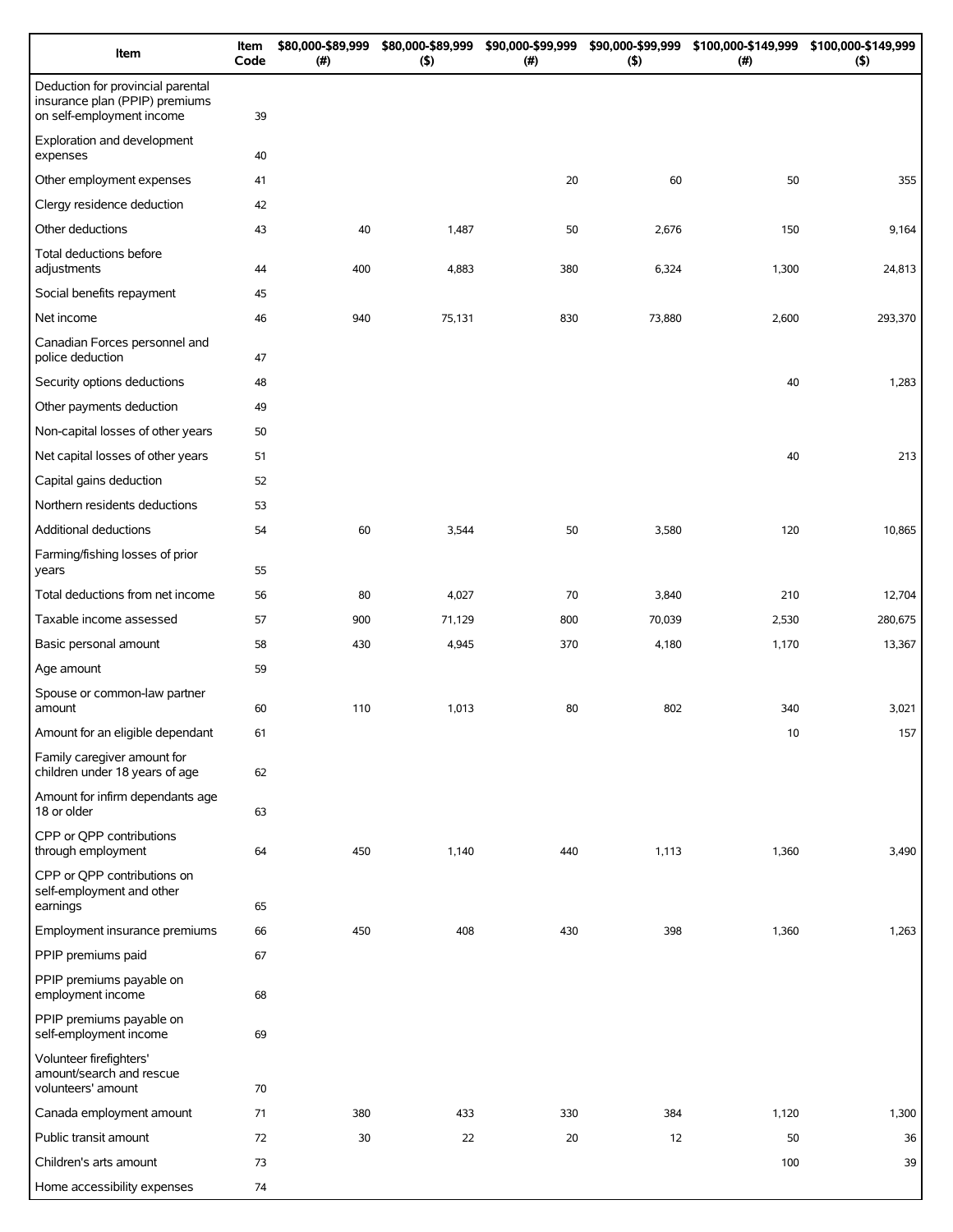| Item                                                                 | Item<br>Code | \$80,000-\$89,999<br>(#) | \$80,000-\$89,999<br>(5) | \$90,000-\$99,999<br>(# ) | \$90,000-\$99,999<br>(5) | \$100,000-\$149,999 \$100,000-\$149,999<br>(# ) | $($ \$) |
|----------------------------------------------------------------------|--------------|--------------------------|--------------------------|---------------------------|--------------------------|-------------------------------------------------|---------|
| Home buyers' amount                                                  | 75           |                          |                          |                           |                          |                                                 |         |
| Pension income amount                                                | 76           | 50                       | 94                       | 20                        | 41                       | 30                                              | 66      |
| Caregiver amount                                                     | 77           |                          |                          |                           |                          |                                                 |         |
| Disability amount                                                    | 78           |                          |                          |                           |                          |                                                 |         |
| Disability amount transferred from<br>a dependant                    | 79           |                          |                          |                           |                          |                                                 |         |
| Interest paid on student loans                                       | 80           | 20                       | 8                        | 10                        | 9                        | 20                                              | 14      |
| Tuition, education, and textbook<br>amounts                          | 81           | 30                       | 529                      | 20                        | 589                      | 60                                              | 769     |
| Tuition, education, and textbook<br>amounts transferred from a child | 82           |                          |                          |                           |                          | 60                                              | 340     |
| Amounts transferred from spouse<br>or common-law partner             | 83           |                          |                          | 10                        | 54                       | 30                                              | 114     |
| Medical expenses                                                     | 84           | 30                       | 145                      | 30                        | 121                      | 70                                              | 351     |
| Total tax credits on personal<br>amounts                             | 85           | 590                      | 1,346                    | 540                       | 1,172                    | 1,660                                           | 3,677   |
| Allowable charitable donations and<br>government gifts               | 86           | 110                      | 121                      | 110                       | 111                      | 520                                             | 620     |
| Eligible cultural and ecological<br>gifts                            | 87           |                          |                          |                           |                          |                                                 |         |
| Total tax credit on donations and<br>gifts                           | 88           | 110                      | 33                       | 110                       | 30                       | 520                                             | 183     |
| Total federal non-refundable tax<br>credits                          | 89           | 620                      | 1,378                    | 560                       | 1,202                    | 1,770                                           | 3,859   |
| Federal dividend tax credit                                          | 90           | 30                       | 11                       | 30                        | 11                       | 200                                             | 105     |
| Minimum tax carryover                                                | 91           |                          |                          |                           |                          |                                                 |         |
| Basic federal tax                                                    | 92           | 890                      | 11,037                   | 790                       | 11,369                   | 2,510                                           | 50,593  |
| Federal foreign tax credit                                           | 93           | 50                       | 384                      | 40                        | 404                      | 180                                             | 1,400   |
| Federal political contribution tax<br>credit                         | 94           |                          |                          |                           |                          | 10                                              | 4       |
| Investment tax credit                                                | 95           |                          |                          |                           |                          |                                                 |         |
| Labour-sponsored funds tax credit<br>(federally registered)          | 96           |                          |                          |                           |                          |                                                 |         |
| Labour-sponsored funds tax credit<br>(provincially registered)       | 97           |                          |                          |                           |                          |                                                 |         |
| Alternative minimum tax payable                                      | 98           |                          |                          |                           |                          |                                                 |         |
| Net federal tax                                                      | 99           | 880                      | 13,009                   | 780                       | 13,157                   | 2,480                                           | 59,434  |
| CPP contributions on<br>self-employment                              | 100          |                          |                          |                           |                          |                                                 |         |
| Social Benefits repayment                                            | 101          |                          |                          |                           |                          |                                                 |         |
| Working income tax benefit<br>(WITB)                                 | 102          |                          |                          |                           |                          |                                                 |         |
| Children's fitness tax credit                                        | 103          | 30                       | $\overline{2}$           | 30                        | $\overline{2}$           | 170                                             | 19      |
| Eligible educator school supply tax<br>credit                        | 104          |                          |                          |                           |                          |                                                 |         |
| Net provincial or territorial tax                                    | 105          | 430                      | 2,635                    | 410                       | 3,046                    | 1,240                                           | 13,757  |
| Total tax payable                                                    | 106          | 890                      | 15,652                   | 780                       | 16,214                   | 2,490                                           | 73,223  |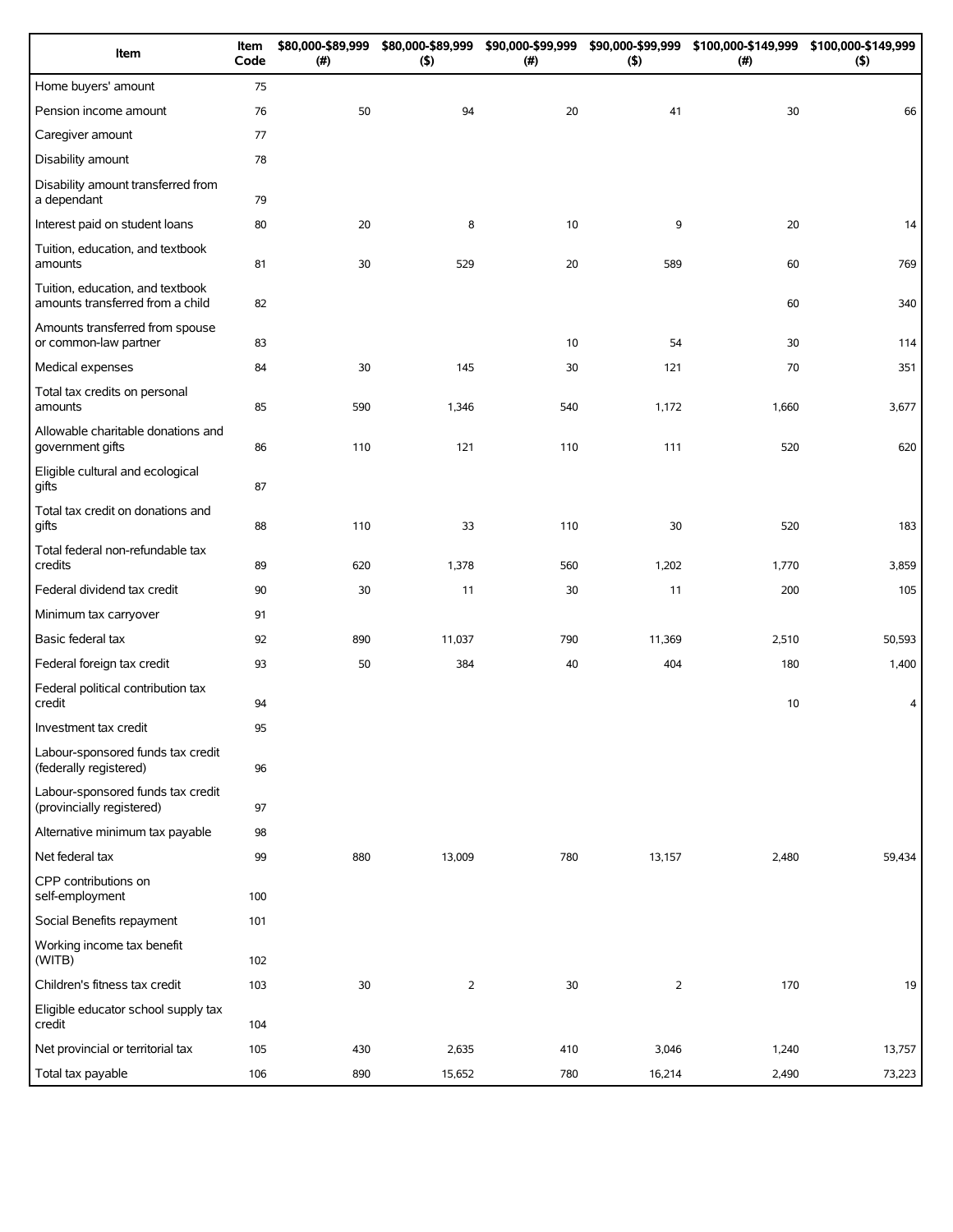| Item                                                                                          | Item<br>Code   | \$150,000-\$249,999 \$150,000-\$249,999<br>(# ) | (5)     | \$250,000<br>and<br>over (#) | \$250,000<br>and<br>over $($ \$) |
|-----------------------------------------------------------------------------------------------|----------------|-------------------------------------------------|---------|------------------------------|----------------------------------|
| Number of taxable returns                                                                     | $\mathbf{1}$   | 1,640                                           |         | 1,870                        |                                  |
| Number of non-taxable returns                                                                 | 2              | 130                                             |         | 80                           |                                  |
| Total number of returns                                                                       | 3              | 1,770                                           |         | 1,950                        |                                  |
| Employment income                                                                             | 4              | 1,290                                           | 236,148 | 1,540                        | 1,058,401                        |
| Commissions (from employment)                                                                 | 5              |                                                 |         |                              |                                  |
| Other employment income                                                                       | 6              | 180                                             | 21,749  | 150                          | 49,426                           |
| Old age security (OAS) pension                                                                | $\overline{7}$ |                                                 |         |                              |                                  |
| CPP or QPP benefits                                                                           | 8              |                                                 |         |                              |                                  |
| Other pensions and superannuation                                                             | 9              | 10                                              | 600     | 10                           | 656                              |
| Elected split-pension amount                                                                  | 10             |                                                 |         |                              |                                  |
| Universal child care benefit (UCCB)                                                           | 11             |                                                 |         |                              |                                  |
| Employment insurance and other benefits                                                       | 12             |                                                 |         |                              |                                  |
| Taxable amount of dividends from taxable Canadian corporations                                | 13             | 90                                              | 668     | 20                           | 270                              |
| Interest and other investment income                                                          | 14             | 120                                             | 453     | 20                           | 138                              |
| Net partnership income (limited or non-active partners only)                                  | 15             | 30                                              | 3,732   | 40                           | 14,928                           |
| Net rental income                                                                             | 16             | 90                                              | 513     | 20                           | 73                               |
| Taxable capital gains                                                                         | 17             | 310                                             | 42,255  | 230                          | 136,899                          |
| RRSP income                                                                                   | 18             | 20                                              | 164     |                              |                                  |
| Other income                                                                                  | 19             | 120                                             | 6,770   | 70                           | 18,395                           |
| Net business income                                                                           | 20             | 70                                              | 11,121  | 60                           | 45,640                           |
| Net professional income                                                                       | 21             | 80                                              | 12,974  | 70                           | 32,416                           |
| Net commission income                                                                         | 22             |                                                 |         |                              |                                  |
| Net farming income                                                                            | 23             |                                                 |         |                              |                                  |
| Net fishing income                                                                            | 24             |                                                 |         |                              |                                  |
| Workers' compensation benefits                                                                | 25             |                                                 |         |                              |                                  |
| Social assistance payments                                                                    | 26             |                                                 |         |                              |                                  |
| Net federal supplements                                                                       | 27             |                                                 |         |                              |                                  |
| Total income assessed                                                                         | 28             | 1,770                                           | 338,062 | 1,950                        | 1,361,876                        |
| Registered pension plan (RPP) deduction                                                       | 29             | 450                                             | 5,127   | 460                          | 6,655                            |
| RRSP/PRPP deduction                                                                           | 30             | 190                                             | 2,372   | 140                          | 4,103                            |
| Deduction for elected split-pension amount                                                    | 31             |                                                 |         |                              |                                  |
| Annual union, professional, or like dues                                                      | 32             | 170                                             | 288     | 120                          | 407                              |
| Child care expenses                                                                           | 33             |                                                 |         |                              |                                  |
| Business investment loss                                                                      | 34             |                                                 |         |                              |                                  |
| Moving expenses                                                                               | 35             |                                                 |         |                              |                                  |
| Support payments made                                                                         | 36             | 10                                              | 507     | 10                           | 1,157                            |
| Carrying charges and interest expenses                                                        | 37             | 60                                              | 215     | 30                           | 184                              |
| Deduction for CPP/QPP contributions on self-employment and other earnings                     | 38             |                                                 |         |                              |                                  |
| Deduction for provincial parental insurance plan (PPIP) premiums on<br>self-employment income | 39             |                                                 |         |                              |                                  |
| Exploration and development expenses                                                          | 40             |                                                 |         |                              |                                  |
| Other employment expenses                                                                     | 41             | 20                                              | 225     |                              |                                  |
| Clergy residence deduction                                                                    | 42             |                                                 |         |                              |                                  |
| Other deductions                                                                              | 43             | 160                                             | 17,165  | 290                          | 119,499                          |
| Total deductions before adjustments                                                           | 44             | 710                                             | 26,118  | 840                          | 132,332                          |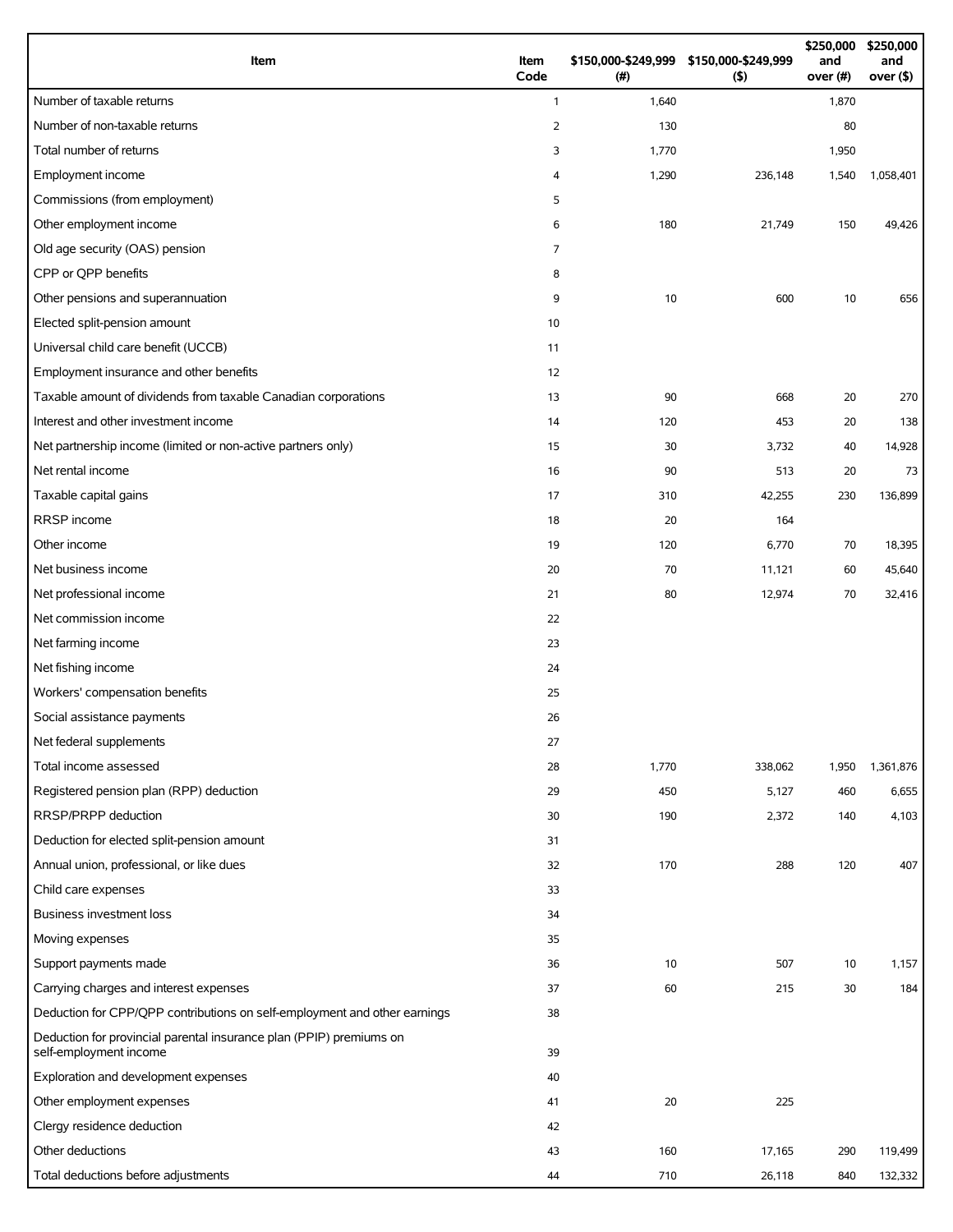| Item                                                                | <b>Item Code</b> | \$150,000-\$249,999<br>(#) | \$150,000-\$249,999<br>(5) | \$250,000<br>and<br>over (#) | \$250,000<br>and<br>over (\$) |
|---------------------------------------------------------------------|------------------|----------------------------|----------------------------|------------------------------|-------------------------------|
| Social benefits repayment                                           | 45               |                            |                            |                              |                               |
| Net income                                                          | 46               | 1,750                      | 312,063                    | 1,910                        | 1,229,736                     |
| Canadian Forces personnel and police deduction                      | 47               |                            |                            |                              |                               |
| Security options deductions                                         | 48               | 30                         | 1,957                      | 130                          | 33,247                        |
| Other payments deduction                                            | 49               |                            |                            |                              |                               |
| Non-capital losses of other years                                   | 50               |                            |                            | 10                           | 3,408                         |
| Net capital losses of other years                                   | 51               |                            |                            | 20                           | 955                           |
| Capital gains deduction                                             | 52               |                            |                            |                              |                               |
| Northern residents deductions                                       | 53               |                            |                            |                              |                               |
| <b>Additional deductions</b>                                        | 54               | 130                        | 20,137                     | 130                          | 61,433                        |
| Farming/fishing losses of prior years                               | 55               |                            |                            |                              |                               |
| Total deductions from net income                                    | 56               | 200                        | 22,882                     | 280                          | 99,044                        |
| Taxable income assessed                                             | 57               | 1,670                      | 289,381                    | 1,890                        | 1,130,745                     |
| Basic personal amount                                               | 58               | 570                        | 6,546                      | 490                          | 5,567                         |
| Age amount                                                          | 59               |                            |                            |                              |                               |
| Spouse or common-law partner amount                                 | 60               | 140                        | 1,431                      | 90                           | 1,013                         |
| Amount for an eligible dependant                                    | 61               |                            |                            |                              |                               |
| Family caregiver amount for children under 18 years of age          | 62               |                            |                            |                              |                               |
| Amount for infirm dependants age 18 or older                        | 63               |                            |                            |                              |                               |
| CPP or QPP contributions through employment                         | 64               | 700                        | 1,786                      | 770                          | 2,015                         |
| CPP or QPP contributions on self-employment and other earnings      | 65               |                            |                            |                              |                               |
| Employment insurance premiums                                       | 66               | 720                        | 658                        | 810                          | 744                           |
| PPIP premiums paid                                                  | 67               |                            |                            |                              |                               |
| PPIP premiums payable on employment income                          | 68               |                            |                            |                              |                               |
| PPIP premiums payable on self-employment income                     | 69               |                            |                            |                              |                               |
| Volunteer firefighters' amount/search and rescue volunteers' amount | 70               |                            |                            |                              |                               |
| Canada employment amount                                            | 71               | 530                        | 608                        | 420                          | 483                           |
| Public transit amount                                               | 72               | 10                         | 14                         |                              |                               |
| Children's arts amount                                              | 73               |                            |                            |                              |                               |
| Home accessibility expenses                                         | 74               |                            |                            |                              |                               |
| Home buyers' amount                                                 | 75               |                            |                            |                              |                               |
| Pension income amount                                               | 76               | 20                         | 31                         | 10                           | 22                            |
| Caregiver amount                                                    | 77               |                            |                            |                              |                               |
| Disability amount                                                   | 78               |                            |                            |                              |                               |
| Disability amount transferred from a dependant                      | 79               |                            |                            |                              |                               |
| Interest paid on student loans                                      | 80               |                            |                            |                              |                               |
| Tuition, education, and textbook amounts                            | 81               | 10                         | 251                        |                              |                               |
| Tuition, education, and textbook amounts transferred from a child   | 82               | 40                         | 212                        |                              |                               |
| Amounts transferred from spouse or common-law partner               | 83               |                            |                            |                              |                               |
| Medical expenses                                                    | 84               | 50                         | 345                        | 20                           | 372                           |
| Total tax credits on personal amounts                               | 85               | 1,030                      | 1,806                      | 1,170                        | 1,576                         |
| Allowable charitable donations and government gifts                 | 86               | 230                        | 653                        | 270                          | 3,724                         |
| Eligible cultural and ecological gifts                              | 87               |                            |                            |                              |                               |
| Total tax credit on donations and gifts                             | 88               | 230                        | 190                        | 270                          | 1,172                         |
| Total federal non-refundable tax credits                            | 89               | 1,060                      | 1,996                      | 1,240                        | 2,747                         |